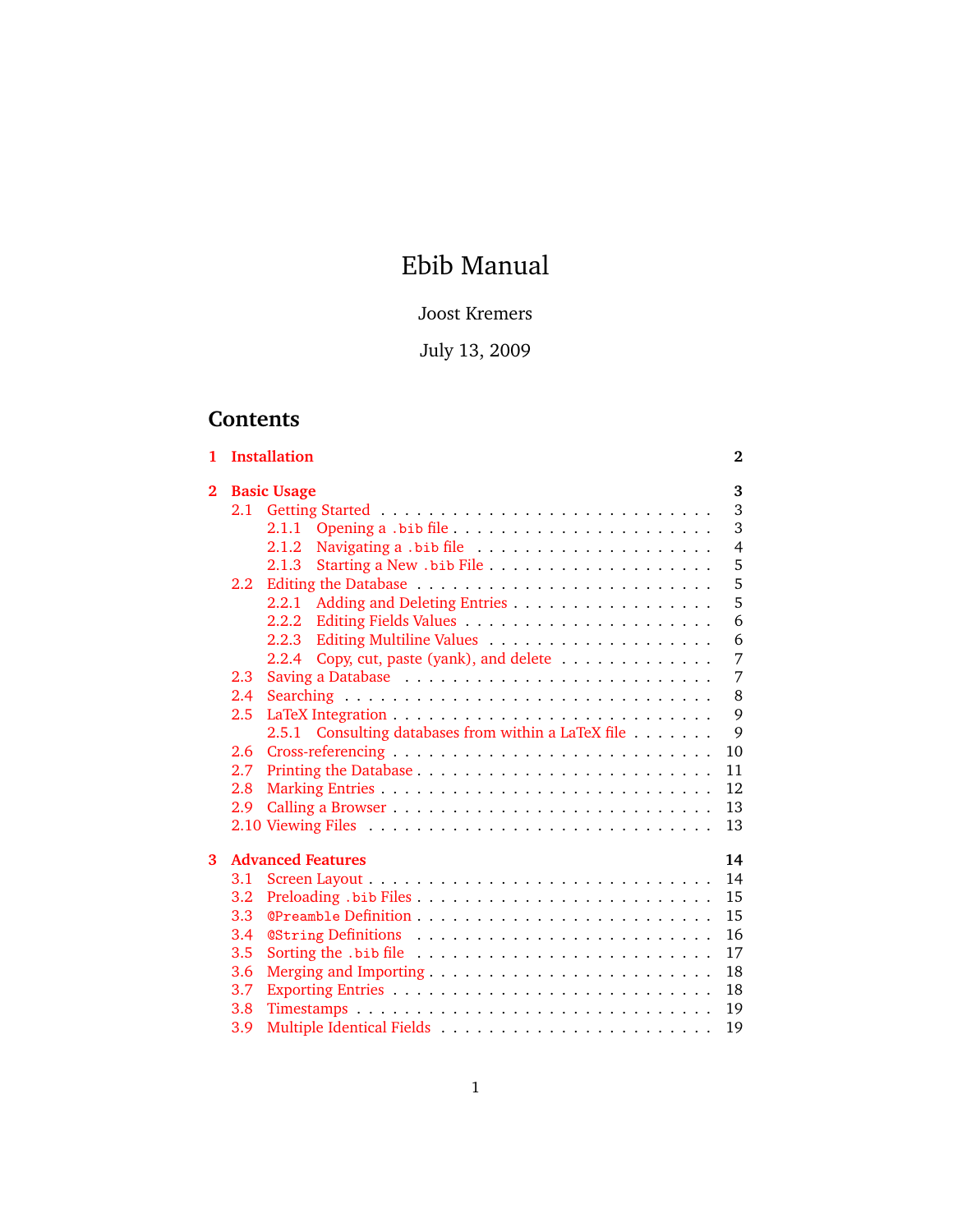|   |     |                         |                                        | 20 |
|---|-----|-------------------------|----------------------------------------|----|
|   |     |                         |                                        | 21 |
|   |     |                         |                                        | 21 |
|   |     |                         | 3.10.3 Properties of Virtual Databases | 22 |
|   |     |                         |                                        | 23 |
| 4 |     | <b>The Ebib Buffers</b> |                                        | 23 |
|   | 4.1 |                         |                                        | 23 |
|   | 4.2 |                         |                                        | 28 |
|   | 4.3 |                         |                                        | 30 |
| 5 |     | <b>Customisation</b>    |                                        | 32 |
|   | 5.1 |                         |                                        | 32 |
|   |     | 5.1.1                   |                                        | 32 |
|   |     | 5.1.2                   |                                        | 32 |
|   |     | 5.1.3                   |                                        | 32 |
|   |     | 5.1.4                   |                                        | 32 |
|   |     | 5.1.5                   |                                        | 32 |
|   |     | 5.1.6                   |                                        | 33 |
|   |     | 5.1.7                   |                                        | 33 |
|   |     | 5.1.8                   |                                        | 33 |
|   |     | 5.1.9                   |                                        | 33 |
|   |     |                         |                                        | 33 |
|   |     |                         |                                        | 34 |
|   |     |                         |                                        | 34 |
|   |     |                         |                                        | 34 |
|   |     |                         |                                        | 34 |
|   |     |                         |                                        | 34 |
|   |     |                         |                                        | 34 |
|   |     |                         |                                        | 35 |
|   |     |                         |                                        | 35 |
|   |     |                         |                                        | 35 |
|   |     |                         |                                        | 35 |
|   |     |                         |                                        | 35 |
|   |     |                         |                                        | 36 |
|   |     |                         |                                        | 36 |
|   |     |                         |                                        | 36 |
|   |     |                         |                                        | 36 |
|   |     |                         |                                        | 36 |
|   | 5.2 |                         |                                        | 36 |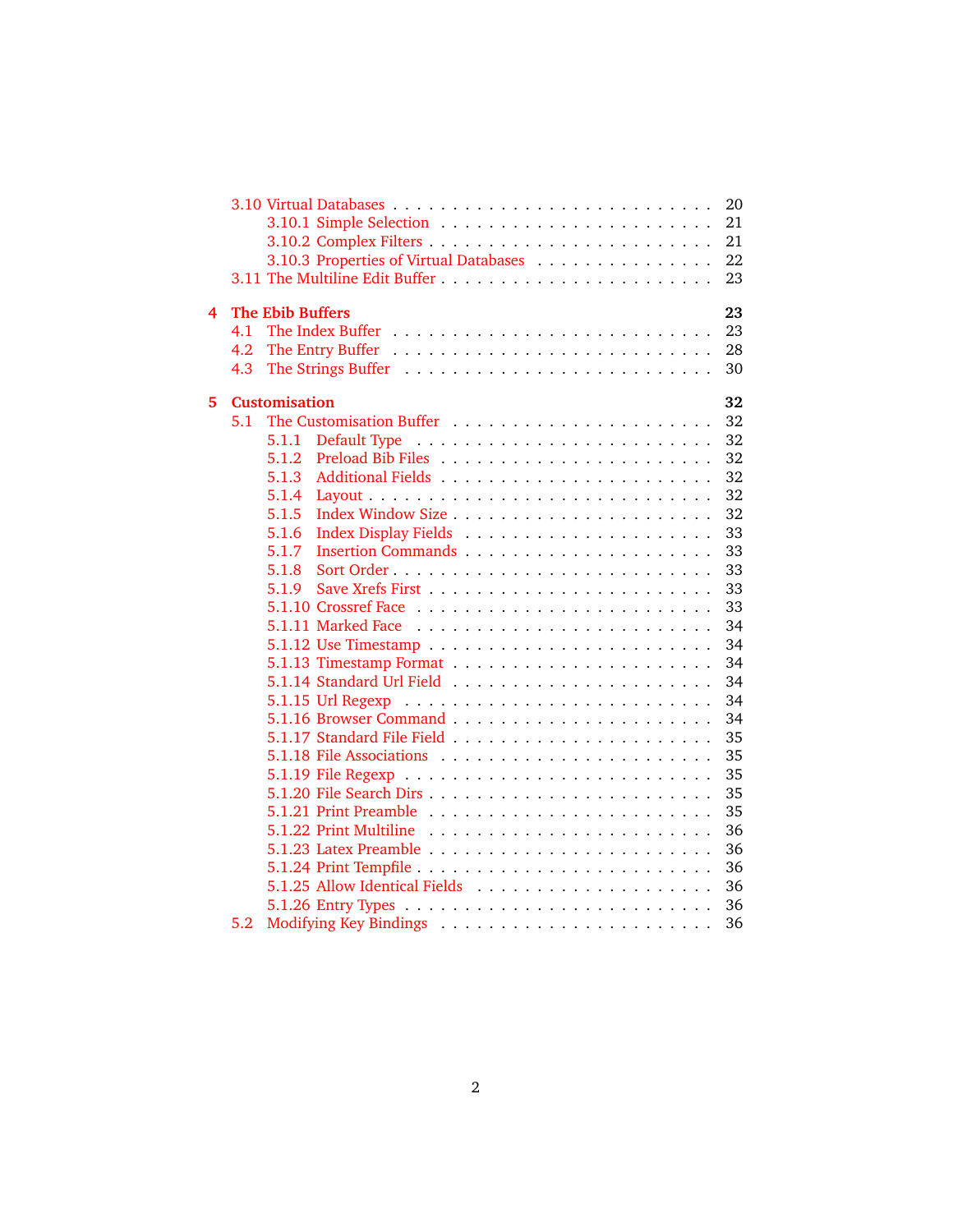Ebib is a program with which you can manage BibTeX database files without having to edit the raw .bib files. It runs in GNU/Emacs, version 21.1 or higher (lower versions are not supported) and XEmacs (at least from version 21.4; lower version have not been tested, but may work.)

It should be noted that Ebib is *not* a minor or major mode for editing BibTeX files. It is a program in itself, which just happens to make use of Emacs as a working environment, in the same way that for example Gnus is.

The advantage of having a BibTeX database manager inside Emacs is that X is no longer required, as Emacs can run on the console, and also that some integration with Emacs' TeX and LaTeX modes becomes possible. For example, you can push a BibTeX key from Ebib to a LaTeX buffer, or, vice versa, when you're in a LaTeX buffer, you can consult your BibTeX database and insert a key from it into the document. Another advantage of Ebib is that it is completely controlled by key commands: no stressful mouse movements are required, as with most other (usually X-based) BibTeX database managers.

# <span id="page-2-0"></span>**1 Installation**

To install Ebib, so that it will be loaded automatically when Emacs is started, simply copy the file ebib.el to somewhere in your load path and add the following line to Emacs' init file (˜/.emacs for GNU/Emacs, ˜/.xemacs/init.el for XEmacs):

```
(autoload 'ebib "ebib" "Ebib, a BibTeX database manager." t)
```
Note: if you do not know what your load path is set to, go to the \*scratch\* buffer, type load-path on an empty line, put the cursor right after it and type C-j. The value of load-path will then appear in the buffer.

When Ebib is loaded, you can run it with  $M-x$  ebib. This command is also used to return to Ebib when you have put the program in the background. You can bind this command to a key sequence by putting something like the following in Emacs' init file:

```
(global-set-key "\C-ce" 'ebib)
```
You can of course choose any key combination you like. (In Emacs, key combinations of  $C-c <$ letter> are reserved for the user, so that no package may set them.)

It is recommended to byte-compile the source, Ebib runs quite a lot faster when it is byte-compiled. You can do this either within Emacs with M-x byte-compile-file, or from your shell by going into the directory where you put ebib.el and typing:

emacs -batch -f batch-byte-compile ebib.el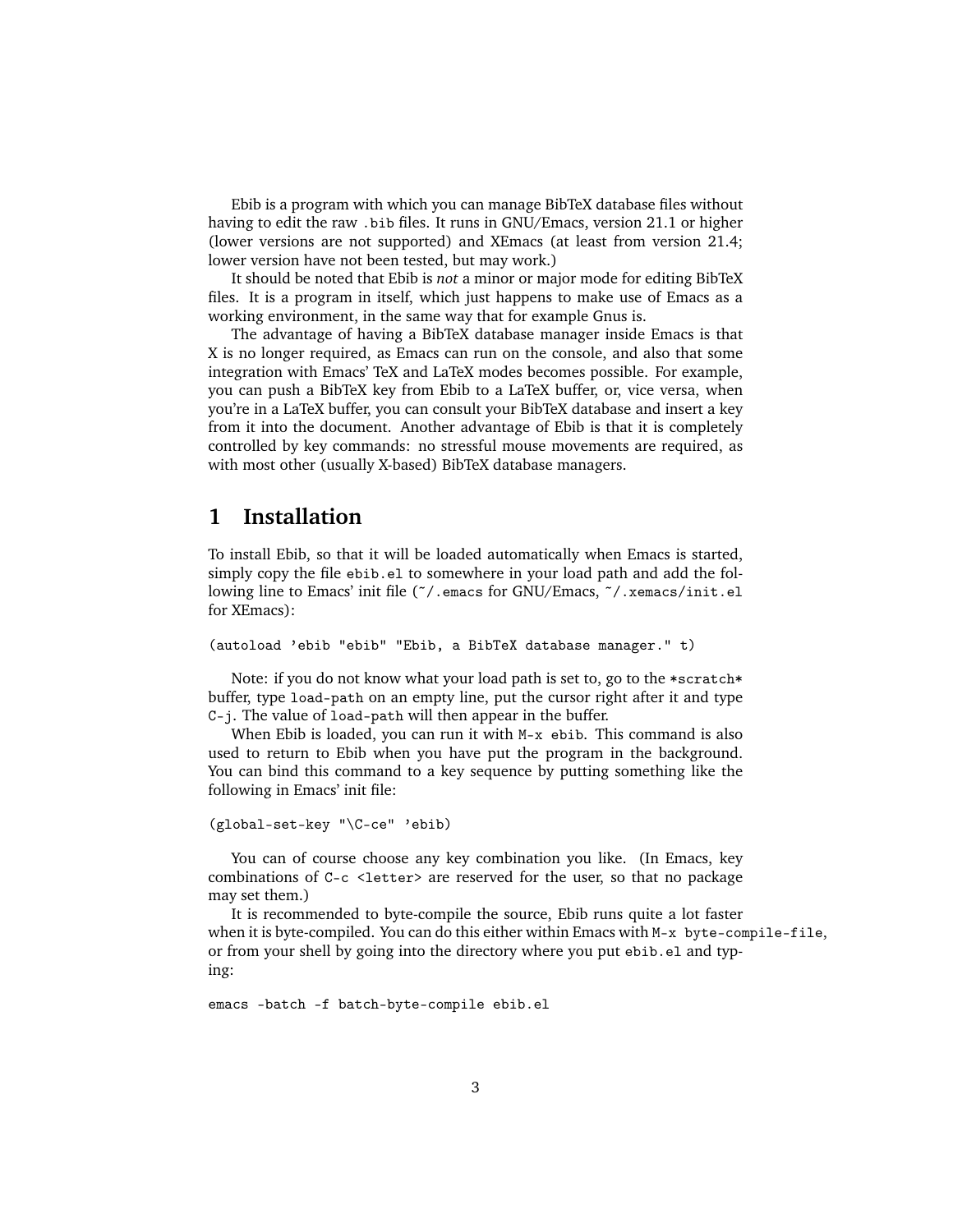(Substitute emacs with xemacs if you use XEmacs.) This will create a file ebib.elc, which Emacs will load instead of ebib.el. Byte-compiling Ebib may produce a warning about functions that are "not known to be defined". This can be safely ignored. GNU Emacs and XEmacs have some small differences, and the functions reported in this warning are those used by the other version. Ebib makes sure that the correct functions are called.

# <span id="page-3-0"></span>**2 Basic Usage**

A BibTeX database is somewhat of a free-form database. A BibTeX entry consists of a set of field-value pairs. Furthermore, each entry is known by a unique key. The way that Ebib navigates this database is by having two windows, one that contains a list of all the entry keys in the database, and one that contains the fields and values of the currently highlighted entry.

When Ebib is started, the current windows in Emacs are hidden and the Emacs frame is divided into two windows. The top one contains a buffer that is called the *index buffer*, while the lower window contains the *entry buffer*. When a database is loaded, the index buffer holds a list of all the keys in the database. You can move through these keys with the cursor keys. In the entry buffer, the fields of the currently highlighted entry are shown, with their values.

In this chapter, all basic functions of Ebib are described, so that you can get startet with it. At times, reference will be made to later chapters, where more specific functions are described.

# <span id="page-3-1"></span>**2.1 Getting Started**

Ebib is started with the command M-x ebib. Entering this command hides all the windows in the current Emacs frame and replaces them with two windows: the top one contains the index buffer, the bottom one, taking up the larger part of the screen, contains the entry buffer. The index buffer is named none, to indicate that no database has been loaded. If you open a database, or start a new one, the index buffer will carry its name.

You can quit Ebib by typing q. You will be asked for confirmation, and you will receive a warning if you happen to have an unsaved database. The command z can also be used to leave Ebib. However, unlike q, which completely quits Ebib, z only lowers it, so that it remains active in the background. The .bib files that you have opened remain loaded, and you can return to them by typing M-x ebib again.

#### <span id="page-3-2"></span>**2.1.1 Opening a** .bib **file**

Loading a .bib file into Ebib is done with the command o. Ebib reads the file that you specify, and reports how many entries it found, how many @string definitions it found, and whether a @preamble was found. Note that when Ebib reads a .bib file, it only reads entry types (e.g. book, article, phdthesis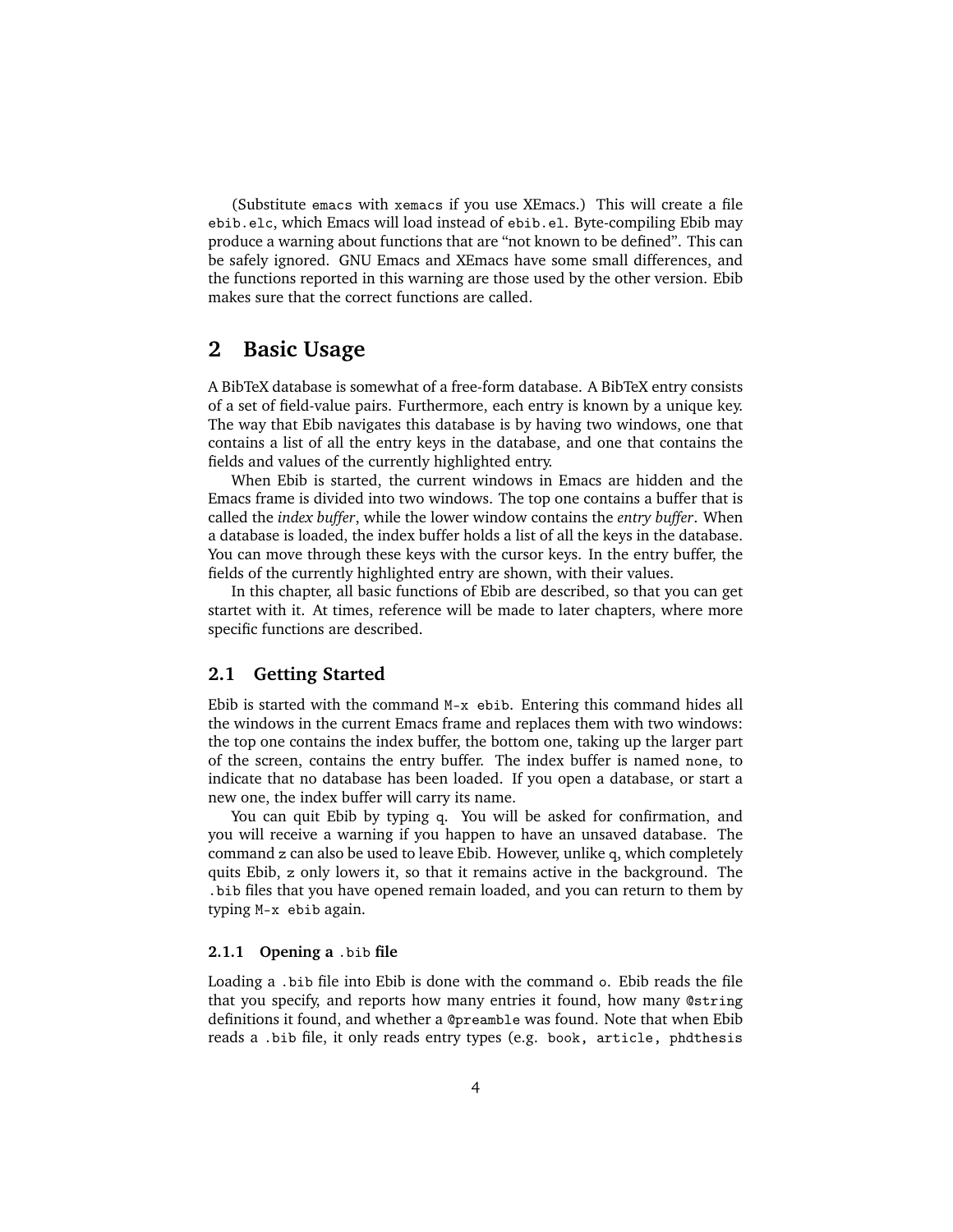etc.) that it knows about. Fields (e.g. author, title, year etc.) that Ebib does not know about, are loaded (and saved) but not displayed, so they cannot be edited. Therefore, you should make sure that all the entry types and fields that your databases use are defined. A sensible set has been predefined, so that anyone who's using standard BibTeX entry types should have no problem loading an existing .bib file into Ebib. If, however, you have custom entry types, or custom fields in your .bib files, you should read the chapter on customising Ebib to learn how to define them, so that Ebib knows about them. (See [5.1.26.](#page-36-4))

Every time Ebib reads a .bib file, it produces a few log messages. These are written into a special buffer \*Ebib-log\*. If Ebib encounters entry types in the .bib file that it doesn't know, it will log a warning. If Ebib finds something that it believes to be incorrect, an error will be logged. If any warnings or errors occur while loading the .bib file, Ebib tells you so after loading the file. To view the log file, press l in the index buffer.

Note that even if it detects warnings or errors, Ebib will try to continue parsing the rest of the .bib file. That means that normally, only the entry in which an error occurs is not read. Entries occurring after the problematic one are read.

# <span id="page-4-0"></span>**2.1.2 Navigating a** .bib **file**

Once you've opened a .bib file, the keys of all the entries in the file are shown in alphabetical order in the index buffer in the top Ebib window. (In fact, it is possible to show more than just the entry key in this buffer. See [5.1.6](#page-33-0) on how to accomplish this.) The first entry is highlighted, meaning it is the current entry. The fields it holds and their values are shown in the entry buffer in the bottom Ebib window. The first field is the type field, which tells you what kind of entry you're dealing with (i.e. book, article, etc.).

Below the type field, Ebib displays (up to) three sets of fields. The first set are the so-called obligatory fields, the fields that BibTeX requires to be filled. The second group are the optional fields, which do not have to be filled but which BibTeX will normally add to the bibliography if they do have a value. The third group are the so-called additional fields. These fields are usually ignored by BibTeX (note that BibTeX normally ignores *all* fields it does not know), although there are bibliography styles that treat some of these fields as optional rather than as additional; (i.e., the harvard styles do typeset the url field, if present.)

The first two groups of fields are different for each entry type, while the third group are common to all entry types. You can use the additional fields, for example, to add personal comments to the works in your database. Ebib by default defines the following additional fields: crossref, url, annote, abstract, keywords, file and timestamp. If these are not sufficient for you, you need to customise Ebib and add your own fields. (See [5.1.3,](#page-32-4) if you need to find out how to do that.)

To move around in the index buffer, you can use the up and down cursor keys,  $C-p$  and  $C-n$ , or for those more used to mutt's key bindings, k and j. Furthermore, Space and PgDn move a screenful of entries down, while b and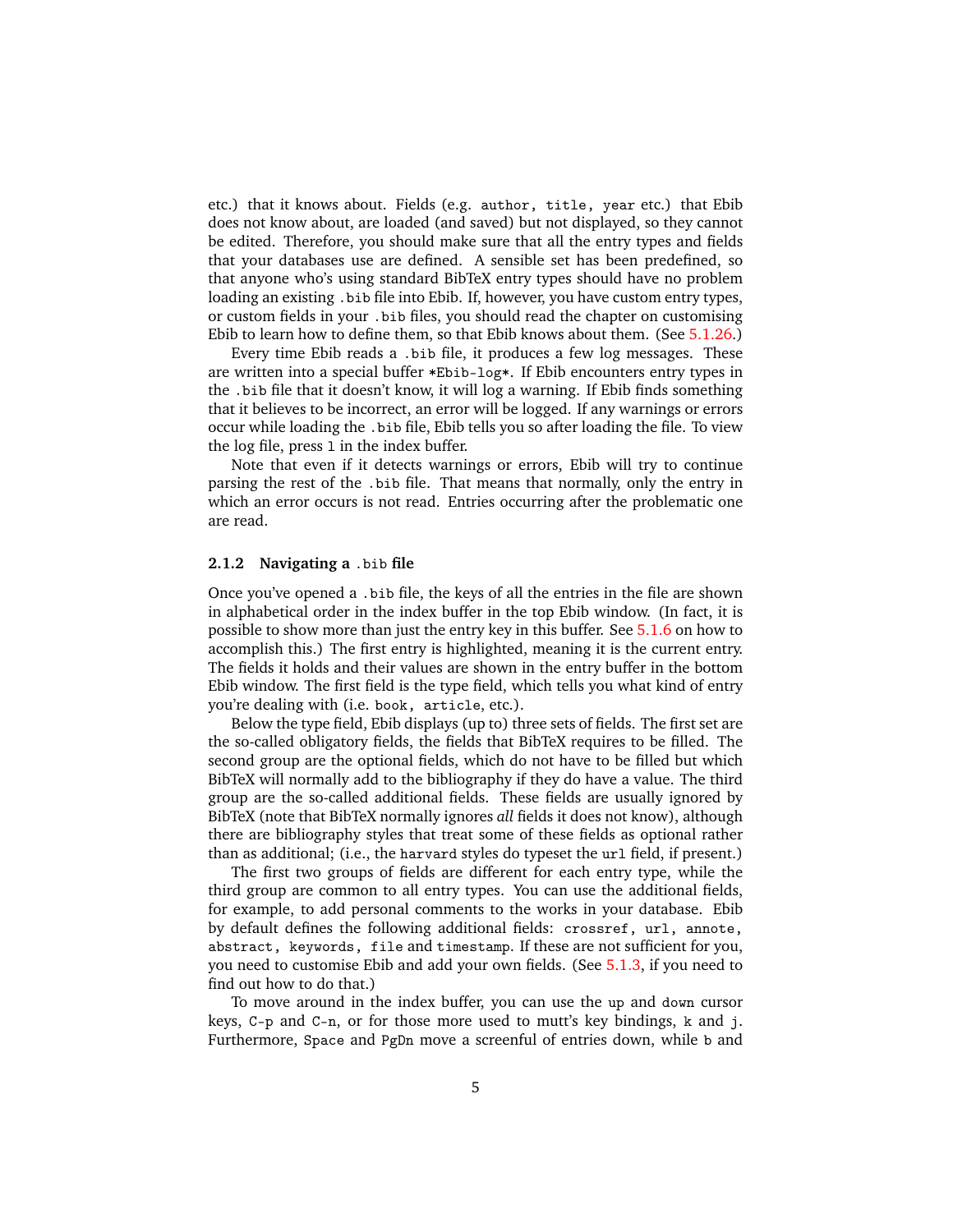PgUp move in the other direction. Lastly, g and Home move to the first entry, while G and End move to the last one.

Ebib is not restricted to opening just one .bib file at a time. You can open more files by just typing o again and entering the filename. Ebib numbers the databases: the number of each database is shown in the mode line of the index buffer, directly before the database name. The keys 1—9 provide a quick way of jumping from one database to another. Note that the numbering is dynamic: if you have three databases opened and then close the second, database 3 becomes database 2.

With the left and right cursor keys, you can move to the previous or next database. These keys wrap, so if you hit the left cursor key while the first database is active, you move to the last database. If you are done with a database and want to close it, type c. This closes the current database. It does not leave Ebib, and all other databases you have open will remain so.

# <span id="page-5-0"></span>**2.1.3 Starting a New** .bib **File**

If you want to start a new .bib file from scratch, you cannot just go and enter entries. You first have to give the database a name. So, to start a new database, type o first, and give the new file a name. Once you have done this, you can start adding entries to the database.

# <span id="page-5-1"></span>**2.2 Editing the Database**

Of course, being able to open and view .bib files is only half the fun. One needs to be able to edit the files as well. Ebib's essential editing facilities are discussed here.

#### <span id="page-5-2"></span>**2.2.1 Adding and Deleting Entries**

To add an entry to a database, you type a. When you do this, Ebib first asks you for an entry key, as every entry must be identified by a unique key. Just type a name for the new entry (say jones1998). Since the entry key must be unique, Ebib will complain if you enter a key that already exists.

Note that if you should later decide that you want to change the key of an entry, you can do so with the command E. So if you have an entry with the key jones1998 and you want to add another entry by Jones from 1998, you can call the new one jones1998b and rename the existing one to jones1998a.

Deleting an entry is done with d. Be careful with this: you will be asked for confirmation, but once you've confirmed, the entry is gone, and it is not possible to bring it back. There is no undo in Ebib. (If you haven't saved the database yet, it is still possible to retrieve the deleted entry from the .bib file, and otherwise it may still be in the backup file that Ebib creates. See [2.3.](#page-7-1))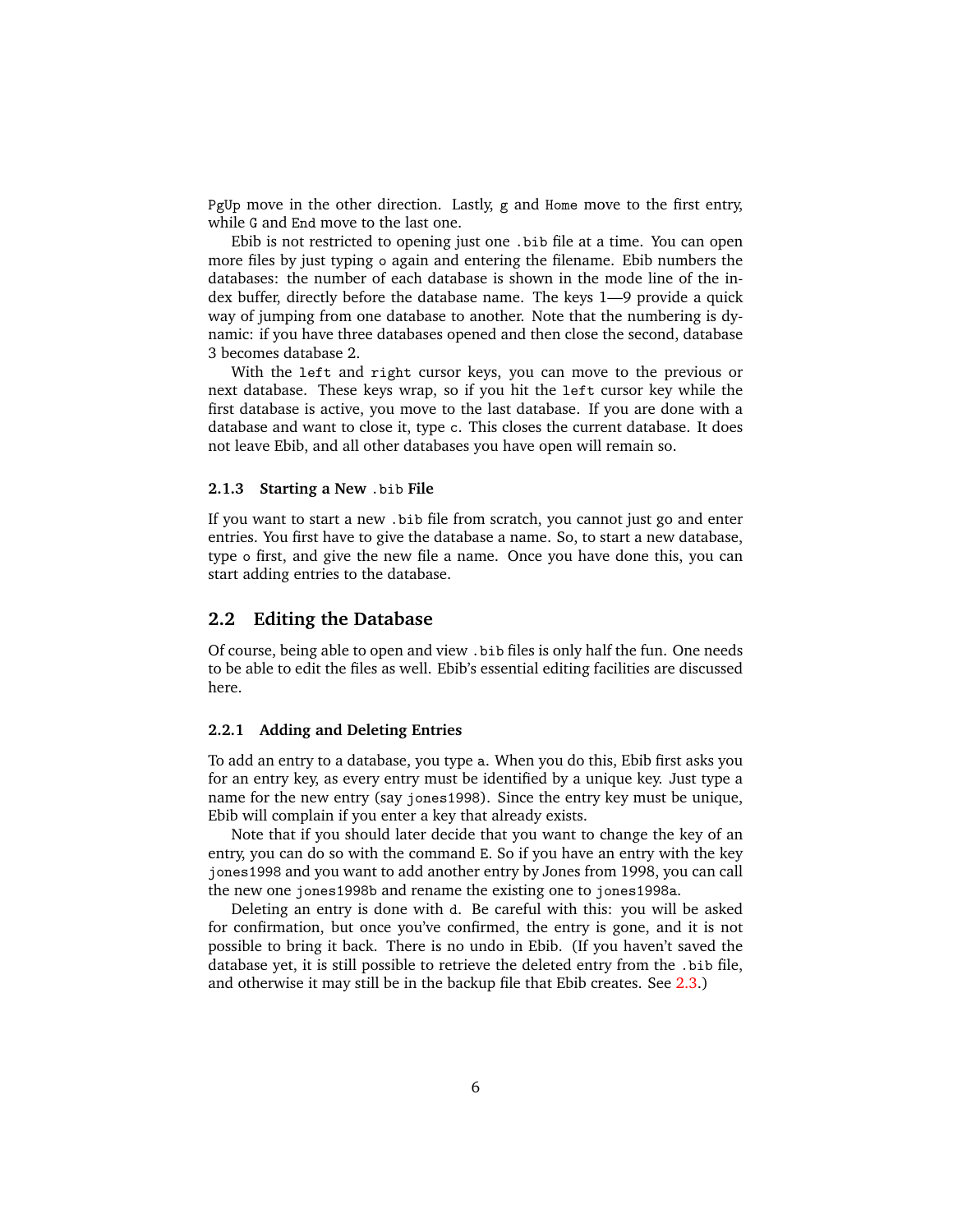#### <span id="page-6-0"></span>**2.2.2 Editing Fields Values**

Editing the field values for an entry is done in the lower of the two Ebib buffers, the so-called entry buffer. You can move focus to the entry buffer by typing the command e in the index buffer.

You can move between fields with the same keys that you use to move between entries in the index buffer: the cursor keys up and down, C-p and C-n, or j and k. Space and PgDn move to the next set of fields, while PgUp and b move to the previous set of fields. g and G, and Home and End also work as expected.

Editing a field value can be done with e. For most fields, Ebib simply asks you for a string value in the minibuffer. (Here, RET confirms the edit, while C-g cancels it.) Although BibTeX requires that field values be surrounded by braces {} (or double quotes "", but Ebib does not use those, even though it can of course handle them when they are used in an existing .bib file) you do not need to type these. Ebib adds them when it saves the .bib file.

Some fields, however, are handled in a special way. The first of these is the type field: if you edit this field, you must enter one of the predefined entry types. Ebib won't allow you to enter anything else. You can use tab-completion in this case. Similarly, if you edit the crossref field, Ebib requires that you fill in a key from the database. Here, too, you can use tab-completion.

Note that if you're adding a new entry, Ebib automatically puts you in the entry buffer after you've typed the entry key: you don't have to type e to move to the entry buffer. When creating a new entry, it is best to set the type field first, because the type field determines which other fields are available for an entry.

Note also that after editing a field, Ebib (usually) puts you on the next field. This is convenient if you're creating a new entry and need to fill out several fields in a row.

If you're done editing the fields of the entry, type q to move focus back to the index buffer. (Note: keys may have different functions in the index buffer and the entry buffer. q is a typical example: in the entry buffer, it quits editing the entry and moves focus back to the index buffer. In the index buffer, however, q quits Ebib.)

#### <span id="page-6-1"></span>**2.2.3 Editing Multiline Values**

Apart from the type and crossref field, there is another field that Ebib handles in a special way when you edit its value. This is the annote field. Most field values normally consist of a single line of text. However, because the annote field is meant for creating annotated bibliographies, it would not be very useful if you could only write one line of text in this field. Therefore, when you edit the annote field, Ebib puts you in the so-called *multiline edit buffer*. This is essentially a text mode buffer that allows you to enter as much text as you like. To store the text and leave the multiline edit buffer, type C-x b. (This is of course the standard Emacs command to switch buffers. It is redefined in Ebib's multiline edit buffer.)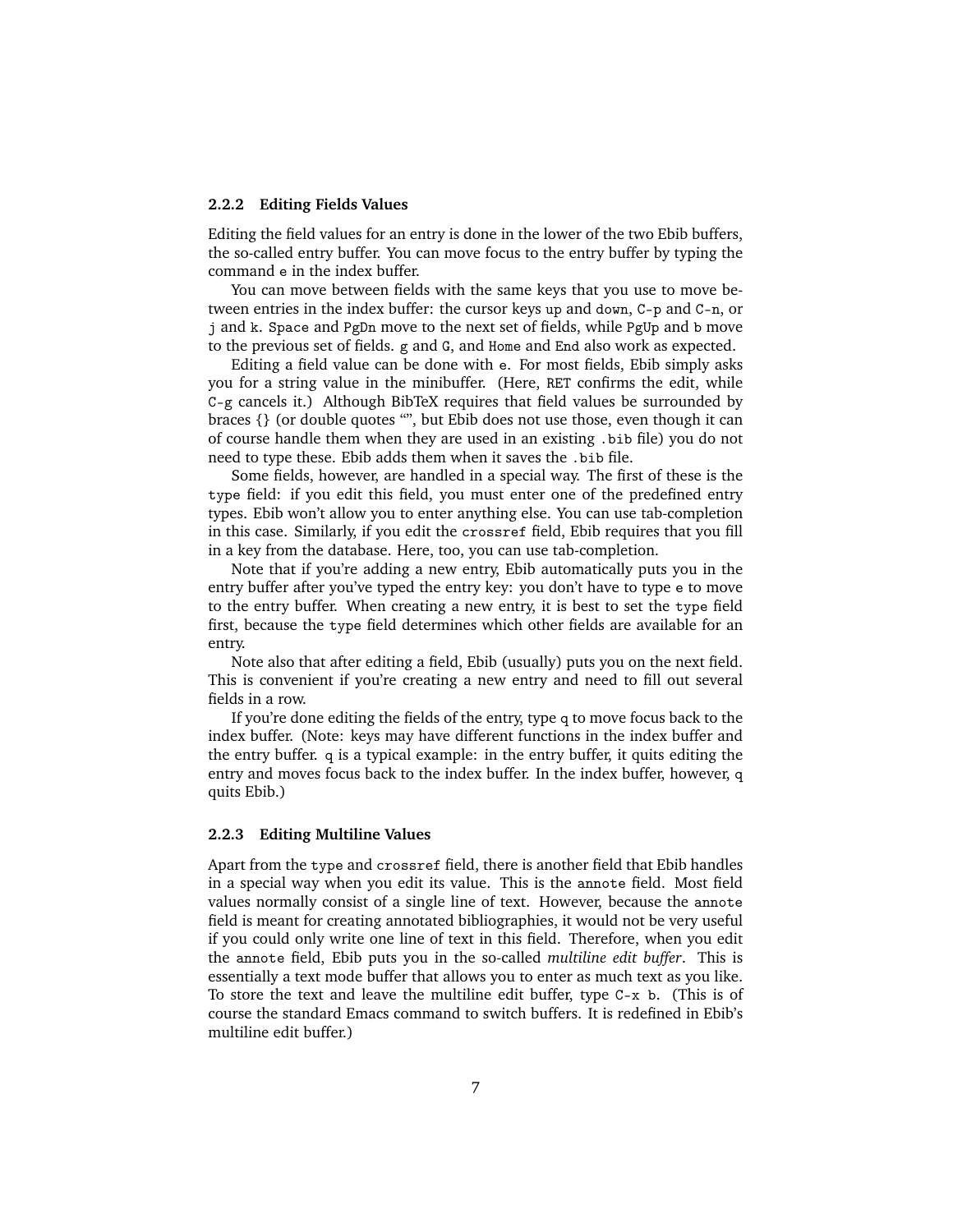If you want to leave the multiline edit buffer without saving the text you have just typed, you can use the command C-x k. This too is redefined in the multiline edit buffer: it leaves the multiline edit buffer (and hides it), but it does not actually kill the buffer.

Multiline values are not restricted to the annote field. Any field can in fact hold a multiline value. (Except of course the type and crossref fields.) To give a field a multiline value, use l instead of e. You will again be put in the multiline edit buffer, where you can edit the value. Note that you can use l even if a field already has a single line value. Ebib will just make that the first line in the multiline edit buffer.

When a field has a multiline value, only the first line is shown in the entry buffer, for space reasons. To indicate that the value is multiline, a plus sign + is placed in front of the value.

By the way, the e key is smart about the way an entry must be edited. If you press e on a field that already has a multiline value, regardless of the fact whether it is the annote field or not, Ebib puts you in the multiline edit buffer. Therefore, you need l only if you want to give a field a multiline value when it doesn't have one yet.

For more details on working with the multiline edit buffer, see [3.11.](#page-23-0)

#### <span id="page-7-0"></span>**2.2.4 Copy, cut, paste (yank), and delete**

A few more commands are available when you're in the entry buffer editing field values. The commands c, x and y implement a copy and paste system: c copies the contents of the current field to the kill ring, x kills the contents of the current field to the kill ring, and y yanks (pastes) the most recently killed text in the kill ring. You can type y repeatedly to get the same effect you get in Emacs when you type M-y after an initial C-y: every additional use of y moves back in the kill ring.

Lastly, there is the command d, which deletes the contents of the current field, without asking questions and without storing the text in the kill ring.

Note that y only works when the current field does not have a value yet. This is to prevent you from accidentally overwriting a field value. If you do want to yank text into a field that already has a value, simply hit d first to delete the text.

# <span id="page-7-1"></span>**2.3 Saving a Database**

When you have undertaken any kind of editing action on a database, it is marked as modified, which is indicated in the mode line for the index buffer. A modified database can be saved by typing s. This saves the database to the file it was loaded from without asking for confirmation. (It is similar to C-x C-s in Emacs.) If you're saving a file for the first time after loading it, Ebib creates a backup file under the same name appended with a tilde: <filename>.bib˜.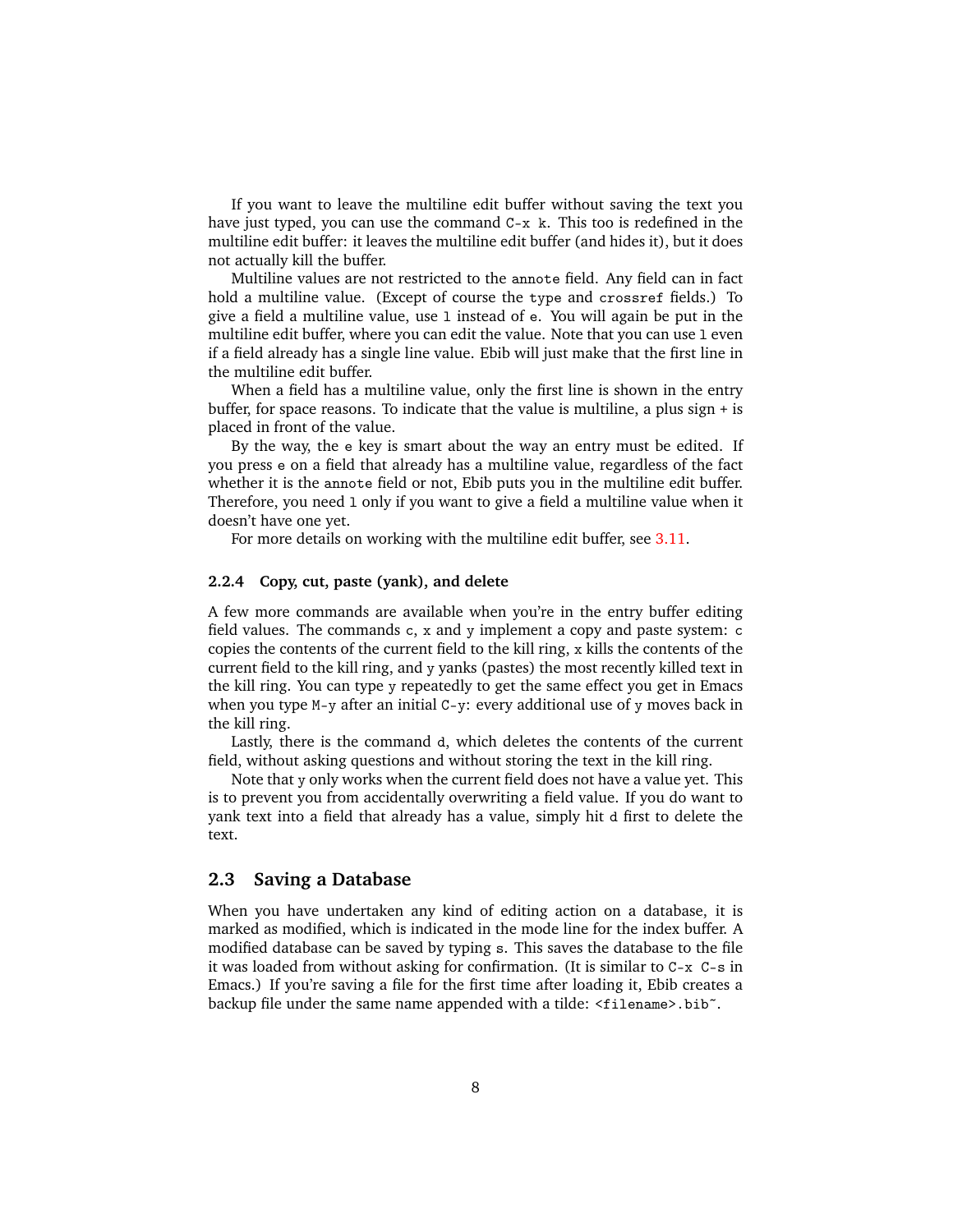If you have multiple databases open, have made changes in more than one of them, and want to save all of them without going through each yourself, you can use S. (That's a capital S.) This command saves all modified databases.

Another way to save a database is to use the command w. Use this if you want to write the database to another file than the one it was loaded from. Ebib will ask you for a filename to save to, and will of course warn you if that file happens to exist already. Note that this command is similar to  $C-x$   $C-w$  in Emacs, so that after using it, the new .bib file becomes associated with the database.

# <span id="page-8-0"></span>**2.4 Searching**

Ebib provides several search methods. First, if you are in the index buffer, the normal Emacs incremental searches, C-s and C-r, function as expected. You can use them to search entry keys. Note that once you've found the key you're searching, you must hit ENTER to make it active. Ebib does not update the entry buffer during incremental search, as this would be rather pointless: you're only interested in the entry you're searching for, not in the entries you pass along the way.

Of course, it is also possible to search the database itself. If you type /, Ebib asks you for a search term. This can be a regular expression, to allow for flexibility in searching. After hitting ENTER, Ebib will start searching the database (starting from the current entry, *not* from the first entry!) and will display the entry with the first occurrence of the search string that it finds. All the occurrences of the search string in that entry are highlighted.

Ebib searches all the fields of each entry. It is not possible with / to specify the fields to search. Note that if the search term is found in a field with a multiline value, Ebib will highlight the + sign that it displays in front of the field value. Keep an eye out for this when doing a search, because Ebib only shows the first line of multiline values, and if the search term appears in another line, the highlighted + is the only indication that the search term was found. (Well, that and the fact that Ebib does *not* say Search string not found, of course. . . )

A search term may of course appear more than once in the database. To search for the next occurrence, type n. This will continue searching for the search string in the rest of the database. Again, the first entry found to contain the search string is displayed. Note that n does not wrap: if the end of the database is reached, Ebib stops searching. To continue searching from the top, hit g and then n.

The functions described here form Ebib's basic search functionality. Ebib also has a much more powerful search mechanism in the form of *virtual databases*. These are described later. (See [3.10.](#page-20-0))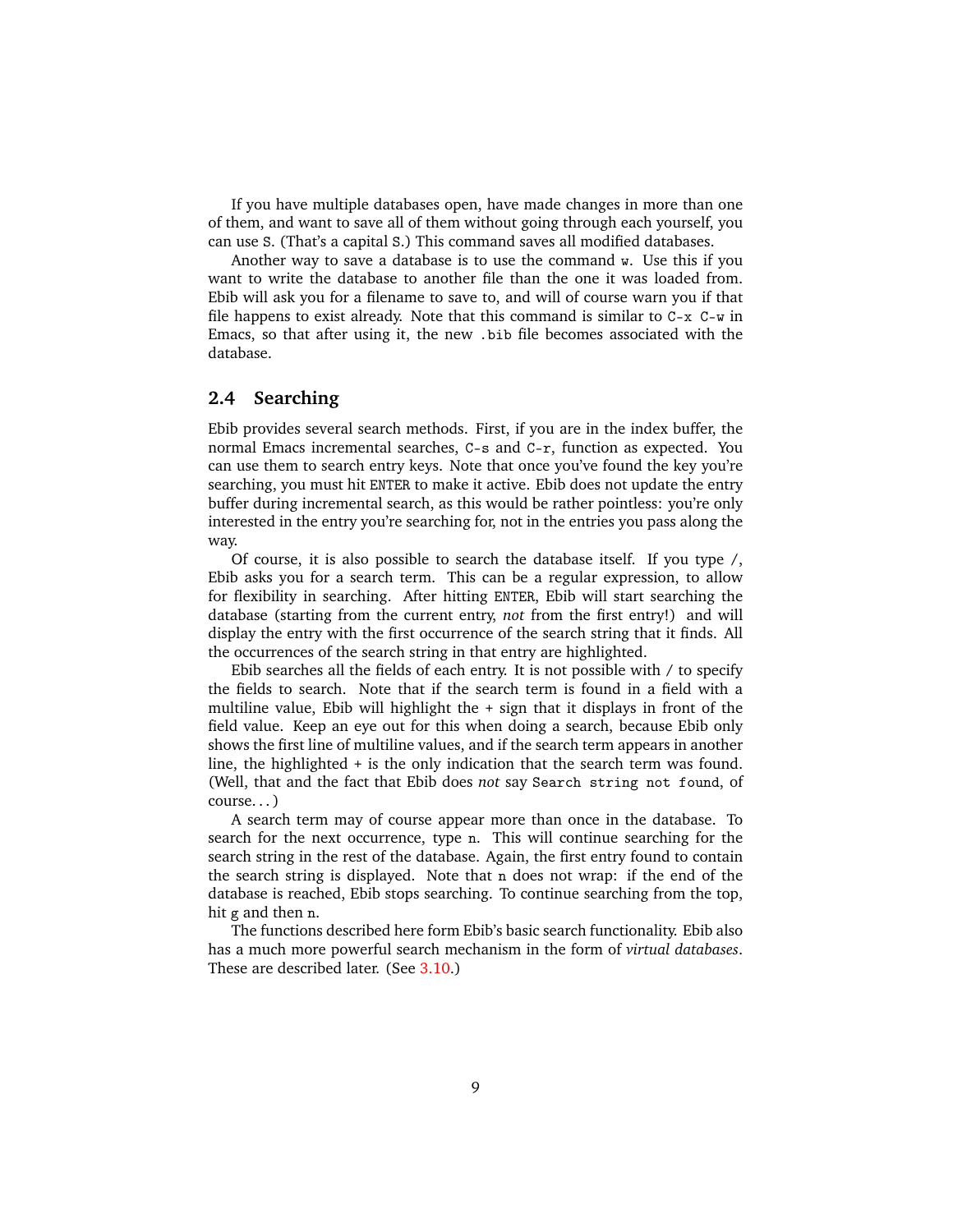# <span id="page-9-0"></span>**2.5 LaTeX Integration**

Having a BibTeX database manager running inside Emacs has an additional advantage: it makes it trivially easy to insert BibTeX keys in your LaTeX documents.

Ebib provides two functions for this. First, if you're in a LaTeX buffer, you can call the function ebib-insert-bibtex-key. When you invoke this command, Emacs prompts you for a key from the database(s) associated with the current buffer, a citation command (that has to be typed *without* the backslash) and any optional argument(s) the command allows. You can type the key using  $TAB$ completion, and after hitting RET, Emacs puts a BibTeX citation at the cursor position in the current buffer with the key you selected.

You can also do it the other way around: if you're in the index buffer in Ebib, you can *push* an entry to a LaTeX buffer. To do this, use the key p. Ebib will ask you for a buffer to push the entry to, a citation command and also any optional arguments, and then insert a citation at the current cursor position in the buffer you've supplied.

For the citation command that ebib-insert-bibtex-key and the command key p ask for can be any command that you need. But it is also possible to predefine a list of citation commands which you can then enter at this prompt using tab completion. For details on setting this up, see [5.1.7.](#page-33-1)

There is another function that is available outside Ebib: ebib-entry-summary. This command reads the key under the cursor in the current buffer and displays the field values associated with that key in a \*Help\* buffer. This allows you to quickly check a reference in a text.

Probably the easiest way to use both ebib-insert-bibtex-key and ebib-entry-summary is to bind them to a key sequence. For example, you could put the following in your ˜/.emacs:

(add-hook 'LaTeX-mode-hook #'(lambda () (local-set-key "\C-cb" 'ebib-insert-bibtex-key)))

This binds C-c b to the command ebib-insert-bibtex-key in AUCTeX's LaTeX mode. (Note that commands of the form C-c <letter> are reserved for the user, and should therefore not be set by any package. For this reasons, Ebib does not set this command automatically.)

#### <span id="page-9-1"></span>**2.5.1 Consulting databases from within a LaTeX file**

The commands ebib-insert-bibtex-key and ebib-entry-summary must consult the database or databases loaded in Ebib, and Ebib tries to be smart about which database(s) to consult. Usually, a LaTeX file has a \bibliography command somewhere toward the end, which names the .bib file or files that contain the bibliography entries. If you consult a BibTeX database from within a LaTeX file, Ebib first looks for a \bibliography command, reads the .bib files from it, and then sees if those files happen to be open. If they are, Ebib uses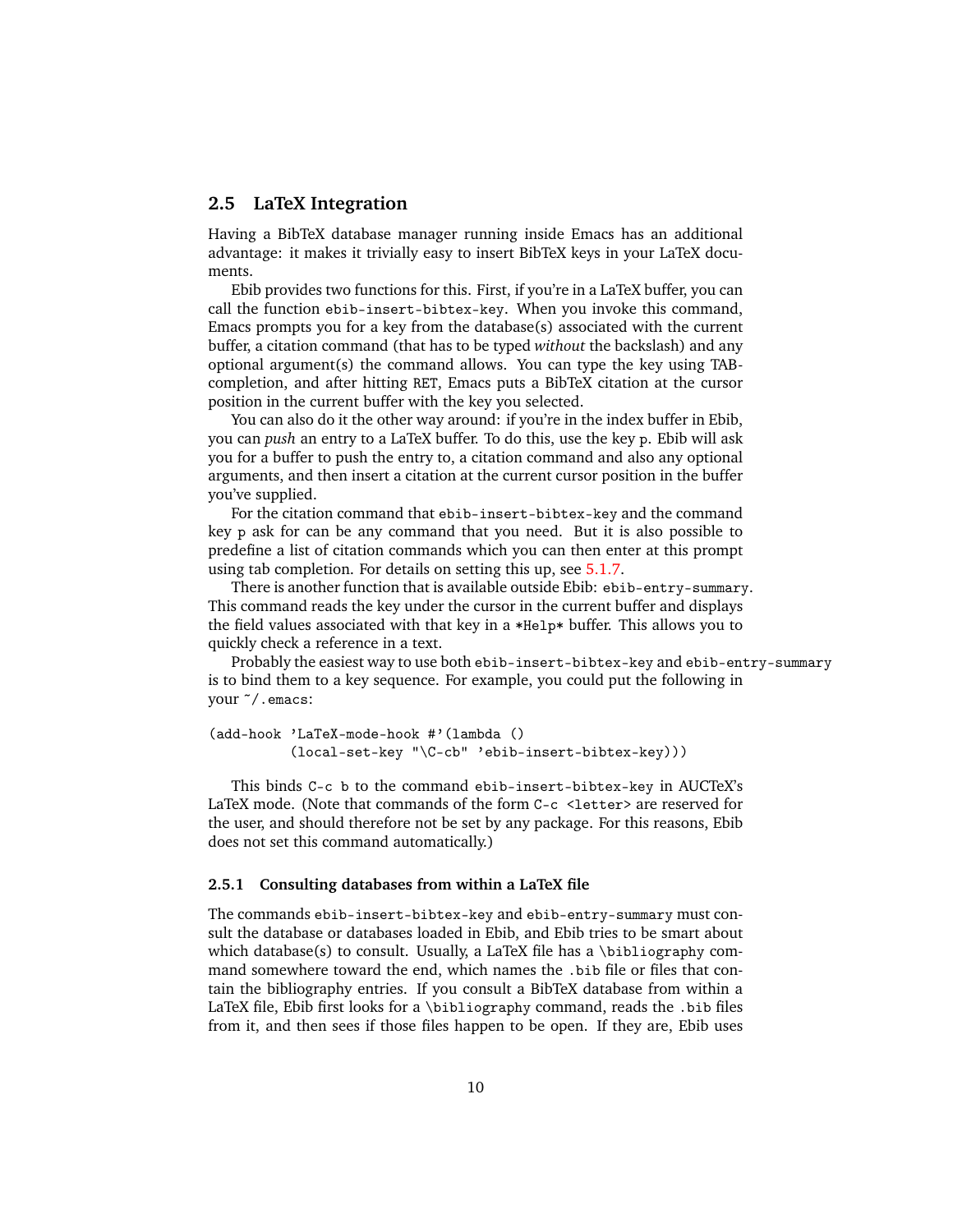them to let you pick an entry key (in the case of ebib-insert-entry-key) or to search for the entry (in the case of ebib-entry-summary).

Of course, it may be the case that the LaTeX file is actually part of a bigger project, and that only the master file contains a \bibliography command. To accommodate for this, Ebib checks whether the (buffer-local) variable TeX-master is set to a filename. If it is, it reads that file and tries to find the \bibliography command there. (Note: TeX-master is an AUCTeX variable, which is used to keep track of multi-file projects. If you don't use AUCTeX, this functionality doesn't work, and Ebib will only check the current file for a \bibliography command.)

Note that if one of the .bib files in the \bibliography command isn't loaded, Ebib issues a warning message about this, and continues to check for the next .bib file. These warning messages appear in the minibuffer, but are probably directly overwritten again by further messages or prompts Ebib produces, so check the \*Messages\* buffer if Ebib doesn't seem to be able to find an entry that you're sure is in one of your databases.

Another thing to keep in mind is that Ebib only looks for a  $\bibliography$ command once: the first time either ebib-insert-bibtex-entry or ebib-entry-summary is called. It stores the result of this search and uses it the next time either of these commands is used. Therefore, if you make a change to the \bibliography command, you must reload the file (use M-x revert-buffer) to make sure Ebib rereads the \bibliography command.

If no \bibliography command is found at all, either in the LaTeX file itself, or in the master file, Ebib simply consults the current database, i.e. the database that was active when Ebib was lowered with z.

# <span id="page-10-0"></span>**2.6 Cross-referencing**

BibTeX has a cross-referencing facility. Suppose you have an entry jones1998, which appeared in a book that is also in your database, say under miller1998. You can tell BibTeX that jones1998 is contained in miller1998 by putting miller1998 in the crossref field. When BibTeX finds such a cross-reference, all the fields of jones1998 that don't have a value inherit their values from miller1998. At the very least, this saves you some typing, but more importantly, if two or more entries cross-reference the same entry, BibTeX automatically includes the cross-referenced entry in the bibliography (and puts a reduced reference in the cross-referencing entries).

When you fill in the crossref field in Ebib, Ebib displays the values of the cross-referenced entry in the entry buffer. To indicate that they are just inherited values, they are marked with ebib-crossref-face, which by default is red. (You can customise it, of course. See the customisation option [5.1.10.](#page-33-4)) These values are just displayed for convenience: otherwise, Ebib treats these fields as if they are empty. That is, they cannot be edited (to edit them, you need to edit the cross-referenced entry), and it's not possible to copy these values to the kill ring.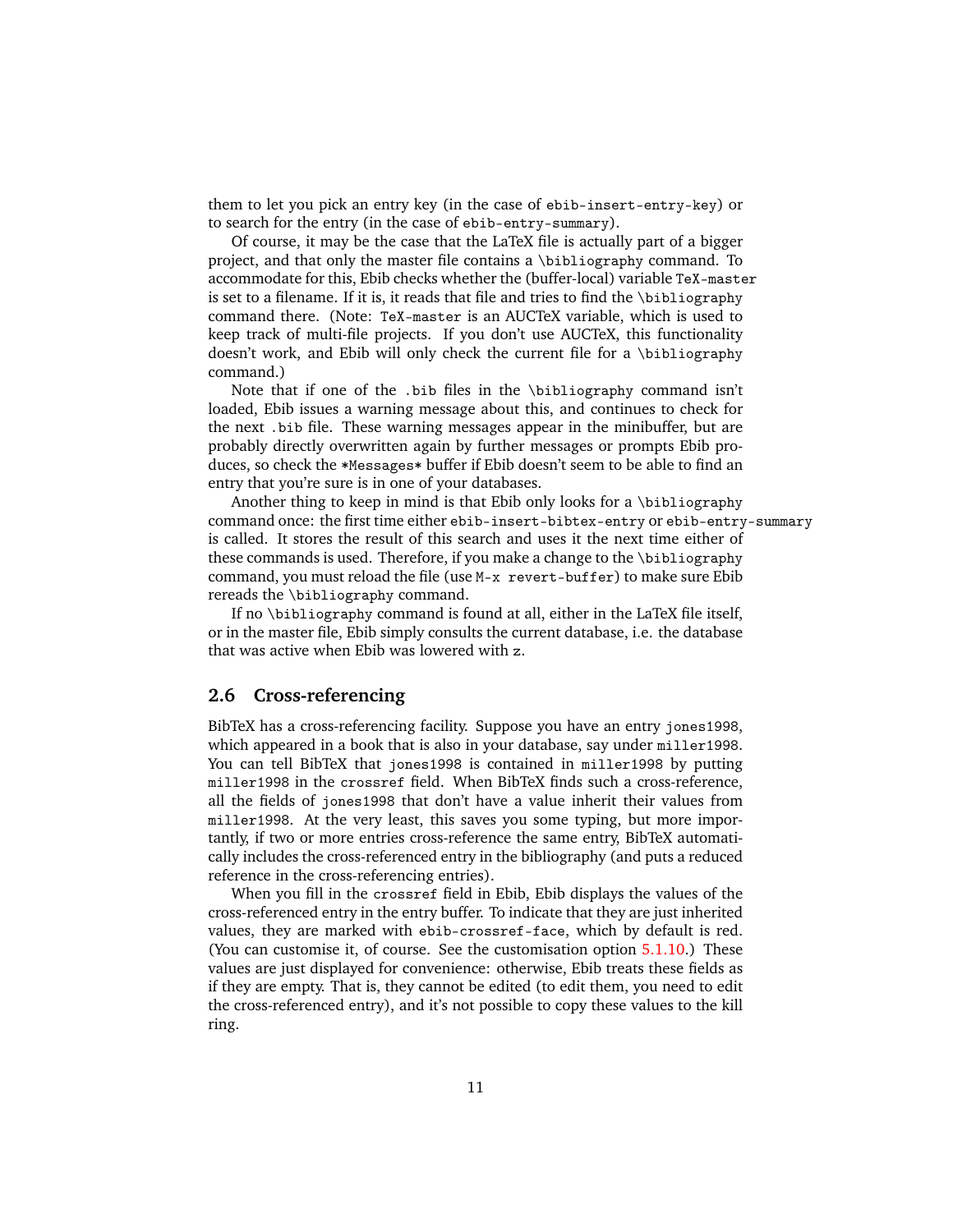If you're viewing an entry that has a cross-reference and you want to go to the cross-referenced entry you can type F. This command reads the value of the crossref field and then displays that entry. If you want to do the reverse, i.e., see if the current entry is cross-referenced by any other entries, you can use the key N. What this command actually does is to make the key of the current entry the current search string and to search for its first occurrence *after* the current entry. Like the normal search command /, N does not wrap and only searches forward. So if you want to search for the next cross-referencing entry you need to press n (i.e., lowercase n), and to continue searching from the first entry, press g followed by n.

Note that if you want to use BibTeX's cross-referencing options, you need to set the option [5.1.9.](#page-33-3) This tells Ebib to save all entries with a crossref field first in the .bib file. Without this, BibTeX's cross-referencing will not work reliably.

# <span id="page-11-0"></span>**2.7 Printing the Database**

Sometimes it may be useful to have a .pdf file or print-out of your database. Although Ebib does not actually do the printing itself, it can create a LaTeX file for you that you can compile and print. In fact, there are two ways of doing this.

The first is the command L. This command creates a simple LaTeX document that essentially contains a \nocite{\*} command followed by a \bibliography command referring to the .bib file belonging to the current database. You can then run the usual sequence of LaTeX, BibTeX, LaTeX, LaTeX on this file, creating a document containing a list of all the references in your database.

The second command for printing a database is P. This command also creates a LaTeX file. However, instead of simply providing a \nocite{\*} command, P creates a tabular environment for each entry in the database listing all the fields of that entry and their values.

The difference between L and P should be obvious: with L, you get a list of references created by BibTeX. This means that the references look the way they will when actually used in a document, but it also means that the list only contains the information that BibTeX deems relevant.

With P you get an overview of your database with *all* the field values of each entry, including the ones that BibTeX does not use. The entries are not formatted as literature references, but in a way similar to how they are shown in Ebib.

By default, P only shows single-line field values. That is, multiline values are normally excluded. If you want to include multiline values in the print-out, you have to set the option Print Multiline in Ebib's customisation buffer. (See [5.1.](#page-32-1)) With this option set, Ebib will include all multiline values in the LaTeX file that P creates. Note however that Ebib does not change anything about the formatting of the text in a multiline value. So if you plan to make (heavy) use of this option, make sure that the way you type your text conforms to LaTeX's conventions (e.g. empty lines to mark paragraphs, etc.) and doesn't contain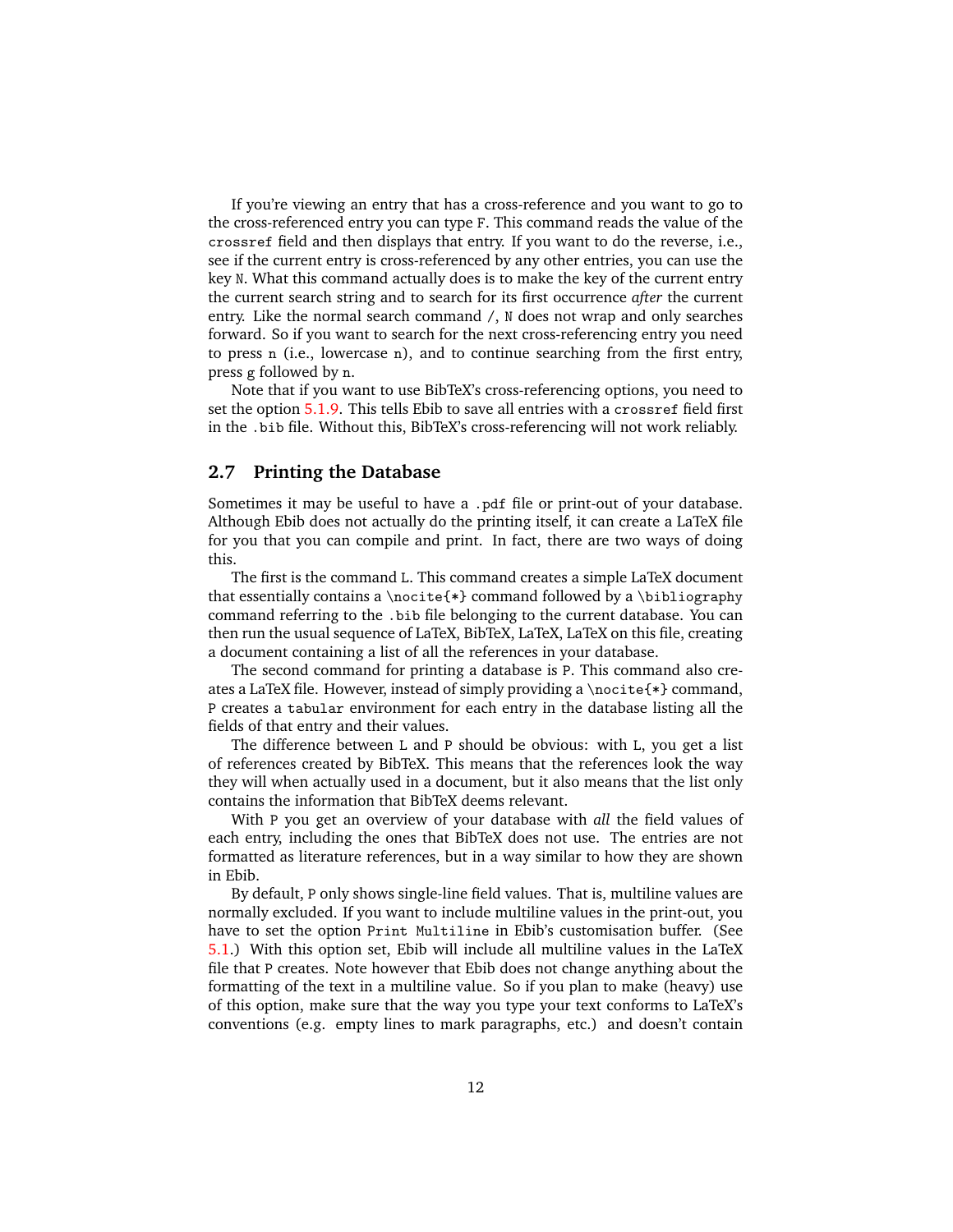any characters such as  $\&$  that are illegal in LaTeX. (Or, alternatively, use LaTeX code in your multiline fields.)

As mentioned, when you use either L or P, Ebib creates a LaTeX file. More precisely, it creates a temporary buffer and writes the LaTeX code into it, and then saves the contents of that buffer to a file. After it has done that, Ebib lowers itself and instruct Emacs to open the file in a buffer, which will then be properly set up as a LaTeX buffer. From there you can run LaTeX and view the result.

Before doing all this, Ebib asks you which file to write to. Be careful with this: since this is supposed to be a temporary file, Ebib simply assumes that if you provide a filename of an existing file, it can overwrite that file without warning!

A better way to tell Ebib which file to use is to set the option Print Tempfile in Ebib's customisation buffer to some temporary file. When this option is set, Ebib will always use this file to write to, and will not ask you for a filename anymore when you type L or P.

There are two more customisation options for printing the database. These are Print Preamble and LaTeX Preamble. With these options, you can specify what Ebib should put in the preamble of the LaTeX files it creates. Use this if you want to use specific packages (e.g. \usepackage{a4} or \usepackage{times}). This is especially useful for L, since by default, Ebib uses BibTeX's standard bibliography style. With the option LaTeX Preamble you can set your preferred bibliography style. Details are discussed in the chapter on customisation, see [5.1.](#page-32-1)

# <span id="page-12-0"></span>**2.8 Marking Entries**

Commands in the index buffer generally operate on one single entry, or on all entries. For some, however, it may sometimes be useful to perform them on more than one entry, but not necessarily all of them. This can be achieved by marking entries. You can mark the entries you want to perform a command on with the key m. This marks (or unmarks) the current entry. Marked entries are displayed in inverse video (in GNU Emacs) or white on red (in XEmacs; note that the face properties of marked entries can be customised through the customisation option [5.1.11.](#page-34-0))

Of the commands discussed so far, four can be used on marked entries: d, p, L and P. Note, however, that it is not enough to mark the entries you want and then type any of these commands. If you do so, they will behave as if no entries were marked. To get these commands to work on the marked entries, you have to type a semicolon before them. That is, ; d deletes all marked entries, and ; L and ; P create a LaTeX file of only the marked entries. The command m itself can also be used with the ; prefix. If there are any marked entries, ; m unmarks them all. Otherwise, ; m marks all entries.

; p pushes all marked entries to a LaTeX buffer. It does so by putting them all in a single \cite command, separated by commas, not by putting them in separate \cite commands.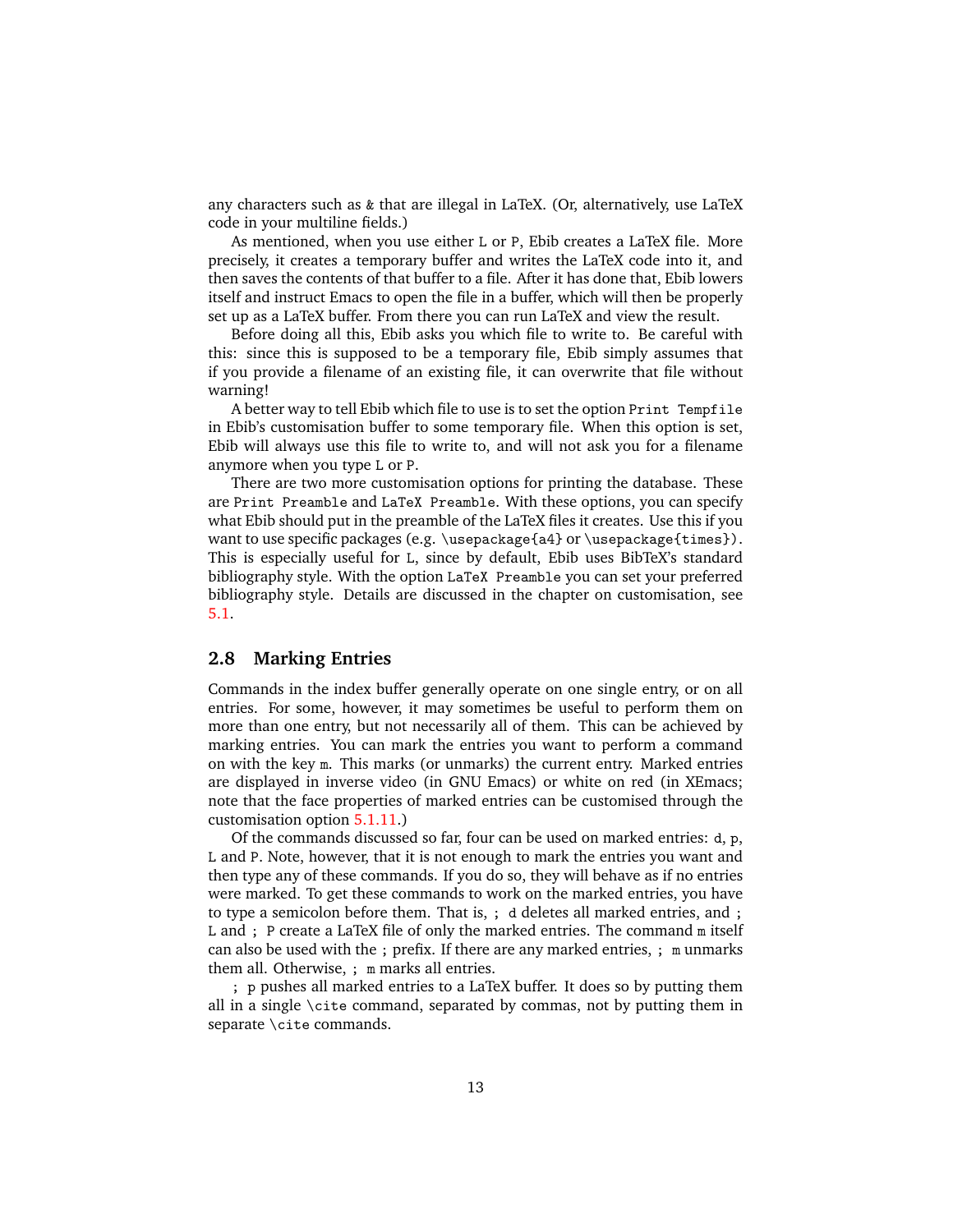# <span id="page-13-0"></span>**2.9 Calling a Browser**

With more and more scientific literature becoming available on-line, it becomes common to store URLs in a BibTeX database. Sometimes you may want to load such a URL in your browser. Ebib provides a convenient way for doing so.

If you type u in the index buffer, Ebib takes the first URL stored in the url field of the current entry and passes it to your browser. Furthermore, in the entry buffer, you can use u on *any* field. If you happen to have more than one URL stored in the relevant field, and you want to pass the second (or third, etc.) to the browser, you can use a prefix argument. So typing M-2 u sends the second URL to your browser, M-3 u the third, and so on.

It is not even necessary that the relevant field contains *only* URLs. It may contain other text mixed with the URLs: Ebib simply searches the URLs in the field and ignores the rest of the text. Ebib considers every string of characters that starts with http:// or https:// and that does not contain whitespace or any of the characters "  $\cdot$  < or > as a URL. Furthermore, Ebib regards everything that is enclosed in a LaTeX  $\url{...}$  command as a URL. This behaviour is controlled by a regular expression that can be customised. (See [5.1.15.](#page-34-4))

There exists an Emacs function browse-url, which provides a nifty interface to calling an external browser. In principle, Ebib uses this function. However, if this function is not present on your installation, you can set the option [5.1.16](#page-34-5) to call the browser.

As just explained, if you press u in the index buffer, Ebib searches the url field of the current entry for URLs. If you have the habit of putting your URLs in another field, however, you may change the customisation option [5.1.14](#page-34-3) and tell Ebib to use another field for searching the URLs. (Keep in mind, though, that in the entry buffer, you can load a URL from any field.)

# <span id="page-13-1"></span>**2.10 Viewing Files**

If you have electronic versions of the papers in your database stored on your computer, you can use Ebib to call external viewers for these files. The interface for this is similar to that for calling a browser: if you press f in the index buffer, Ebib searches the file field for a filename and when it finds one, calls an appropriate viewer.

Just as with u, you can use f in the entry buffer as well, in which case it can be used on any field, not just the file field. It is also possible to have more than one filename in a field: you can select the one you want to view with the prefix argument.

Just as in the case of URLs, you can customise several things about the file view functionality. The option [5.1.17](#page-35-0) allows you to customise the field that f extracts filenames from when pressed in the index buffer. Extracting filenames is done with a regular expression, which can be customised through the option [5.1.19.](#page-35-2)

The option [5.1.20](#page-35-3) allows you to tell Ebib which directories it needs to search for files. The default value is  $\tilde{\ }$ , which means Ebib just looks in your home dir.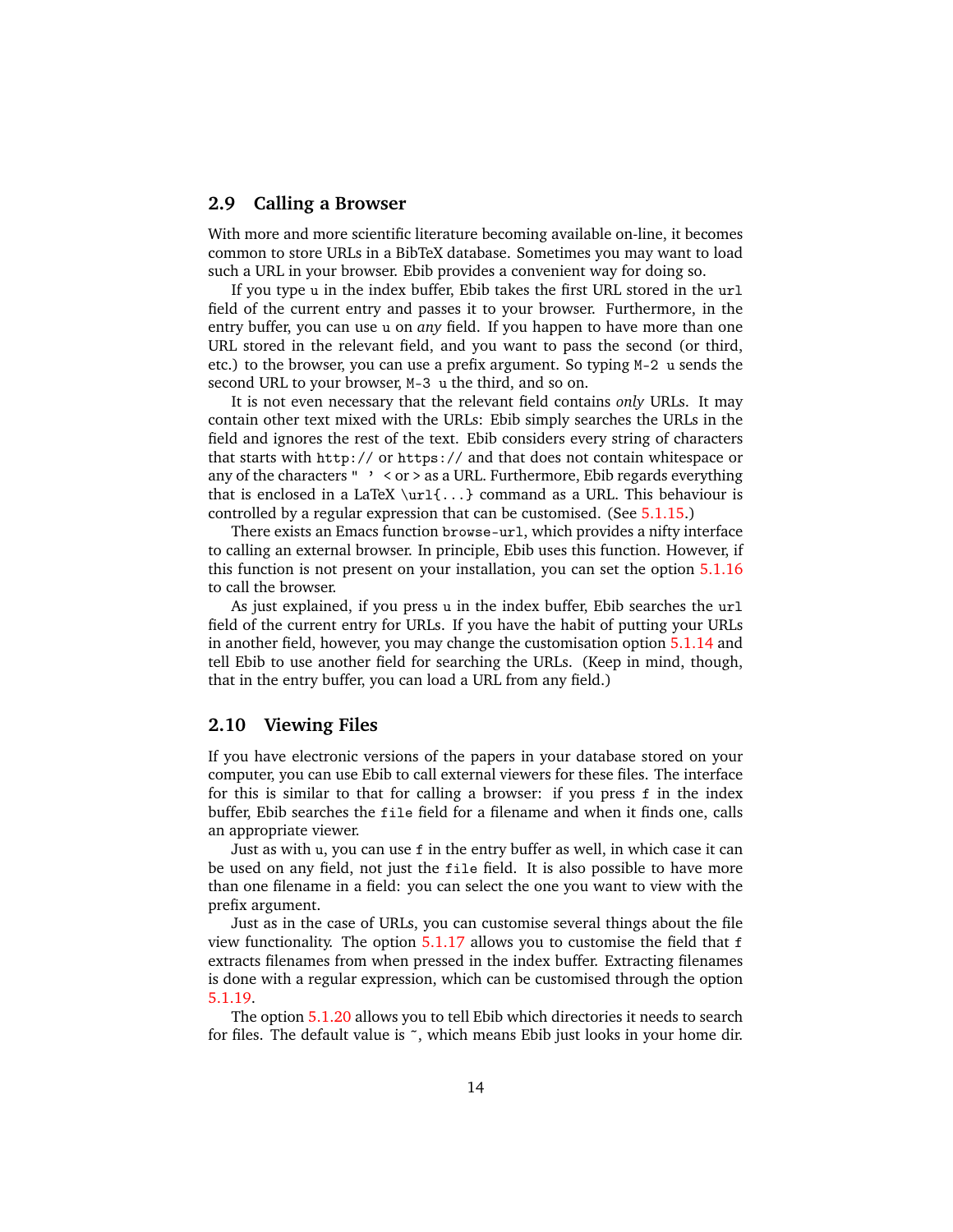Since this is probably not where you keep your files, you may want to customise this. Note that you can specify more than one directory.

Note that Ebib does not search directories recursively. It is possible, however, to put subdirectories in the filenames. That is, if you put something like a/abney1987.pdf in the file field, Ebib searches for the relevant file in a subdirectory a/ of the directories listed in the option File Search Dirs. (Note that if you want to do this under Windows, you may want to remove the backslash from the file regexp.)

Ebib can call different external programs depending on the file type of the relevant file, but you have to specify which programs to call. The option [5.1.18](#page-35-1) allows you to do this. By default, .pdf and .ps files are handled, by xpdf and gv, respectively. You can specify further file types by their extensions (do not include the dot). The program is searched for in PATH, but you can of course specify the full path to the program.

# <span id="page-14-0"></span>**3 Advanced Features**

The features discussed in the previous chapter should be sufficient to get started using Ebib. However, Ebib has several more advanced features, which are described in this chapter.

# <span id="page-14-1"></span>**3.1 Screen Layout**

By default, Ebib takes over the entire Emacs frame it is started in. If you have a wide enough screen, however, it may be more convenient to have Ebib take up only part of the frame, so that you can have the LaTeX text you're working on and Ebib visible at the same time. The option [5.1.4](#page-32-5) allows you to do this, by giving you the ability to choose between a full-frame or a split-frame layout.

In the split-frame layout, the Ebib windows are displayed on the right of the current frame, with the left part free for your document. In this layout, some aspects of Ebib behave somewhat differently. Most importantly, the multiline edit buffer is not displayed in the lower Ebib window, but in the non-Ebib window on the left. (Obviously, after leaving the multiline edit buffer, the original buffer is restored to that window.)

Furthermore, pressing z in the index buffer leaves Ebib, but keeps the buffers visible. You can get back to Ebib with the command M-x ebib (or any key bound to it, of course), or simply by manually switching to the index buffer. If you want to remove the Ebib buffers from the frame but keep Ebib in the background, you can use Z (i.e. capital Z) in the index buffer. (Note that Z is also available in the full-frame layout, but there it is identical to z.)

Lastly, the command ebib-entry-summary checks whether the Ebib buffers are visible in the frame. If they are, it does not output the entry info in a \*Help\* buffer, but rather displays the entry in Ebib itself.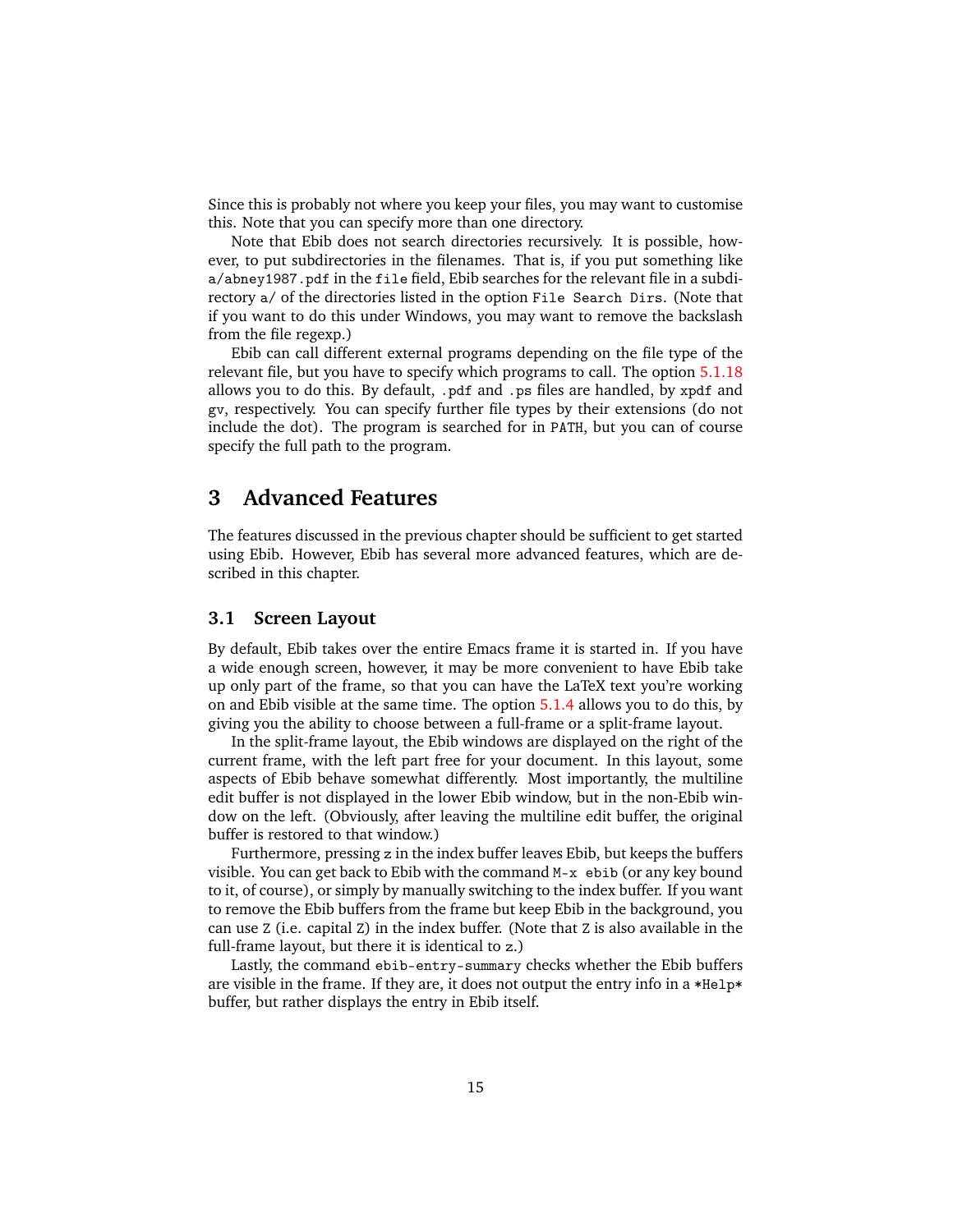# <span id="page-15-0"></span>**3.2 Preloading** .bib **Files**

Chances are that you will be doing most of your work with one or a few .bib files, and you may find yourself opening the same file or files every time you start Ebib. If so, you can tell Ebib to always load specific .bib files on startup. To do this, specify the files in Ebib's customisation buffer, under the option [5.1.2.](#page-32-3)

# <span id="page-15-1"></span>**3.3** @Preamble **Definition**

Apart from database entries, BibTeX allows three more types of elements to appear in a .bib file. These are @comment, @preamble and @string definitions. Ebib provides facilities to handle the latter two. @comment definitions cannot be added to a .bib file through Ebib, and if Ebib finds one in a .bib file, it is simply ignored.

@preamble and @string definitions can be handled, however. Ebib allows you to add one @preamble definition to the database. In principle, BibTeX allows more than one such definition, but really one suffices, because you can use the concatenation character # to include multiple TeX or LaTeX commands. So, rather than having two @preamble definitions such as:

```
@preamble{ "\newcommand{\noopsort}[1]{} " }
@preamble{ "\newcommand{\singleletter}[1]{#1} " }
  you can write this in your .bib file:
@preamble{ "\newcommand{\noopsort}[1]{} "
         # "\newcommand{\singleletter}[1]{#1} " }
```
Creating or editing a @preamble definition in Ebib is done by hitting  $r$  in the index buffer. Ebib uses the multiline edit buffer for editing the text of the @preamble definition, which means that as discussed above, C-x b stores the @preamble text and returns focus to the index buffer, while C-x k returns focus to the index buffer while abandoning any changes you may have made. (For details on using the multiline edit buffer, see [3.11.](#page-23-0))

In order to create a @preamble as shown above in Ebib, you only have to type the text between the braces. Ebib takes care of including the braces of the @preamble command, but otherwise it saves the text exactly as you enter it. So in order to get the preamble above, you'd have to type the following in Ebib:

```
"\newcommand{\noopsort}[1]{} "
# "\newcommand{\singleletter}[1]{#1} "
```
Note that when Ebib loads a .bib file that contains more than one @preamble definition, it concatenates all the strings in them in the manner just described and saves them in one @preamble definition.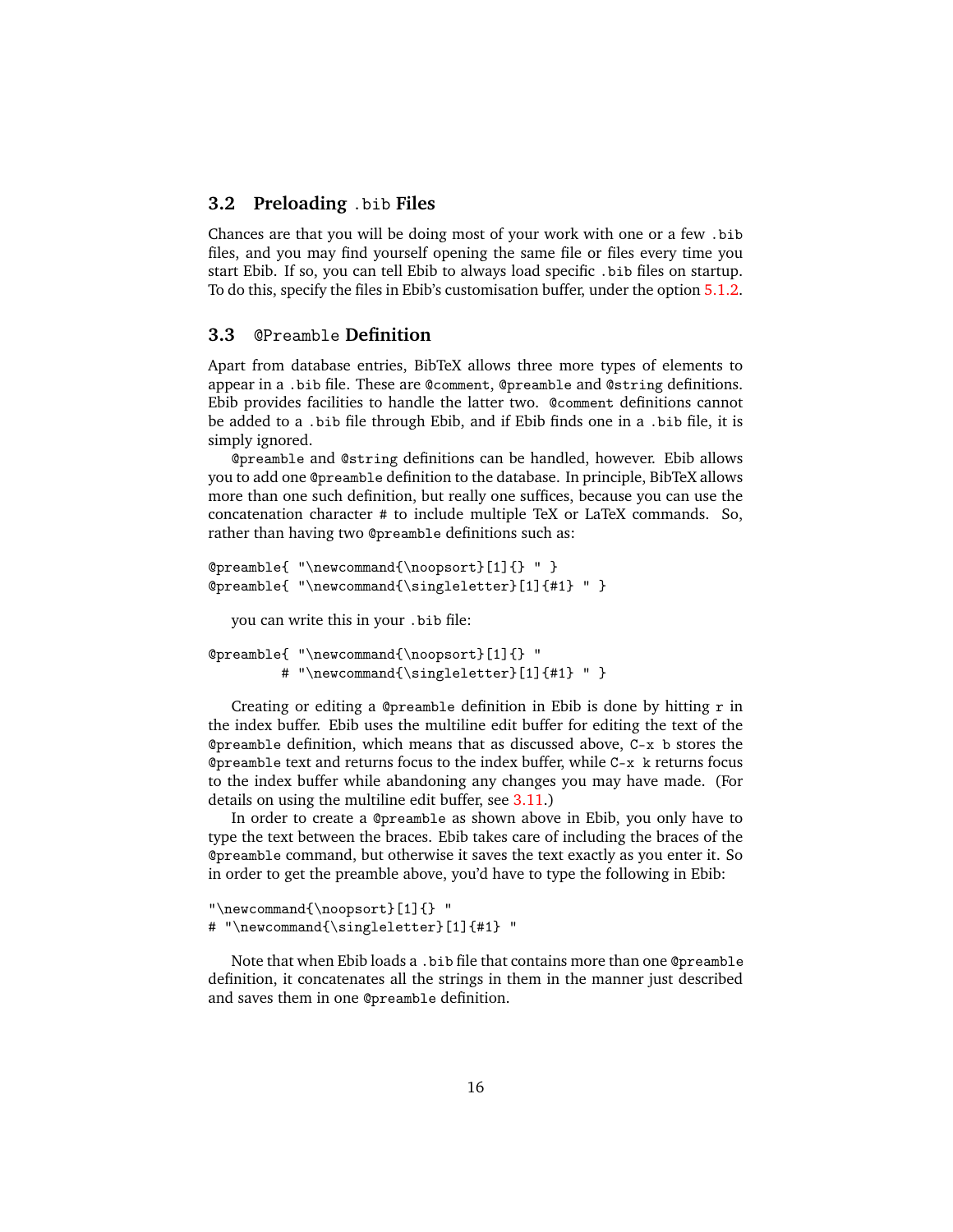# <span id="page-16-0"></span>**3.4** @String **Definitions**

If you press  $t$  in the index buffer, Ebib hides the entry buffer in the lower window and replaces it with the *strings buffer*. In this buffer, you can add, delete and edit @string definitions.

Adding a @string definition is done with the command a. This will first ask you for an abbreviation and then for the value to be associated with that abbreviation. Once you've entered these, Ebib will sort the new abbreviation into the buffer.

Moving between the @string definitions can be done in the usual way: the cursor keys up and down, C-p and C-n and k and j move up and down. Space and PgDn move ten strings down, while b and PgUp move in the other direction. The keys g, G, Home and End also function as expected.

To delete a @string definition, use d. To edit the value of a definition, use e. There is also a command c, which copies the value of the current @string definition to the kill ring. Unlike in the entry buffer, there are no corresponing commands y and x. (In fact, x does exist, but has another function.) Yanking from the kill ring can be done with C-y/M-y in the minibuffer when you edit a @string's value. Cutting a @string's value is pointless, because a @string definition must have a value.

Having defined @string definitions, there must of course be a way to use them. Just giving a field a string abbreviation as value will not do, because Ebib puts braces around the value that you enter when it writes the .bib file, so that BibTeX will not recognise the abbreviation, and will not expand it. BibTeX will only recognise an abbreviation if it appears in the .bib file outside of any braces.

To accomplish this, you must mark a field's value as *raw*. A raw field is a field whose value is not surrounded by braces when the database is saved, so that BibTeX recognises it as an abbreviation. To mark a field raw, press r. An asterisk will appear before the field, indicating that it is raw. Pressing r again will change the field back to normal. If you press r on a field that does not have a value yet, Ebib will ask you for one.

Note that this also makes it possible to enter field values that are composed of concatenations of strings and abbreviations. The BibTeX documentation for example explains that if you have defined:

@string{WGA = "World Gnus Almanac"}

you can create a BibTeX field like this:

title =  $1966$  # WGA

which will produce "1966 World Gnus Almanac". Or you can do:

month =  $"1"$  # jan

which will produce someting like "1 January", assuming your bibliography style has defined the abbreviation jan. All this is possible with Ebib, simply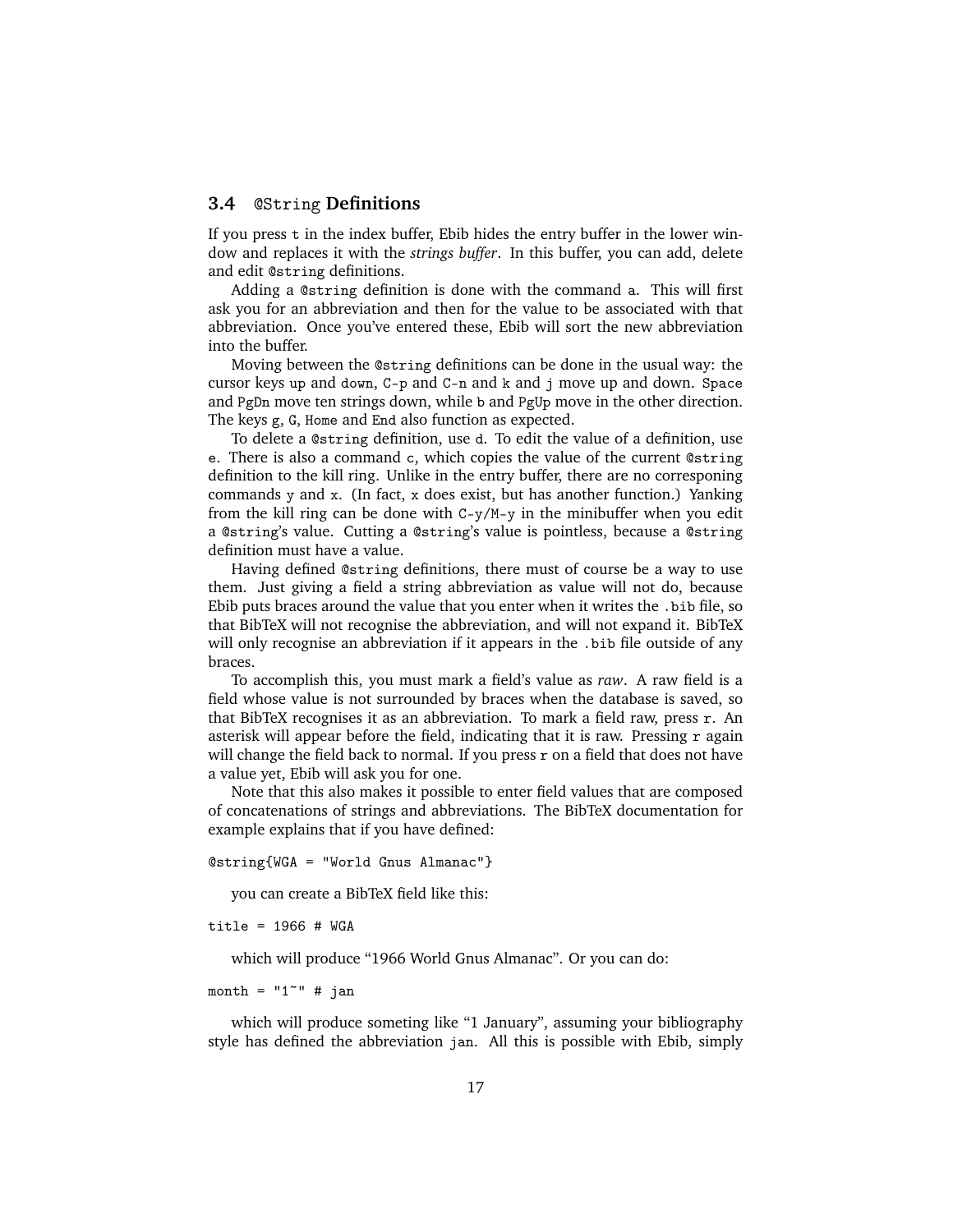by entering the exact text including quotes or braces around the strings, and marking the relevant field as raw.

An easy way to enter a @string abbreviation as a field value is to use the key s instead of e. If you type s, Ebib asks you for a @string abbreviation to put in the current field, and automatically marks the field as raw. With this command, Ebib only accepts @string definitions that are in the database, so that by using s you can make sure you don't make any typos. Note that you can use tab completion to complete a partial string.

# <span id="page-17-0"></span>**3.5 Sorting the** .bib **file**

By default, the entries in the database are saved to the .bib file in alphabetical order according to entry key. If you only deal with the .bib file through Ebib, you may not care in which order the entries are saved. However, it may sometimes be desirable to be able to specify the sort order of entries in more detail. (Apparently, this can be useful with ConTeXt, for example.)

You can specify a sort order in Ebib's customisation buffer. To sort the entries, you must set at least one sort level (that is, a field to sort the entries on). You can also specify more than one sort level: if two entries have identical values for the first sort level, they will be sorted on the second sort level. E.g., if the first sort level is author and the second is year, then the entries are sorted by author, and those entries that have identical values for the author field are sorted by year.

A sort level is not restricted to a single field. You can specify more fields for a single sort level. Within a single sort level, a second sort field is used if the first sort field does not have a value. For example, books that have an editor instead of an author will have an empty author field. If you sort the database on the author field, such entries will all appear at the beginning of the .bib file, which is most likely not what you want.

To remedy this, you can specify both the author and the editor fields for the first sort level. Ebib will then sort an entry on its author field if it has a value, and will otherwise use the value of the editor field.

The difference between two sort fields within one sort level and two sort levels is that a second sort *field* is an alternative for the first field when it has no value, while a second sort *level* is an additional sort criterion when two or more entries cannot be sorted on the first level, because they have identical values.

By default, the option Sort Order has no value, which means that the entries in the .bib file are sorted according to entry key. Those that wish to customise the sort order will usually want to set the first sort level to author editor, and the second to year. In that way, the entries in the .bib file are sorted according to author/editor, and entries with the same author/editor are sorted by year.

Entries that cannot be sorted on some sort level, because the sort fields are empty, are sorted on entry key. (Keep in mind that if the first sort level yields *no value* for a specific entry, Ebib does *not* use the second sort level to sort that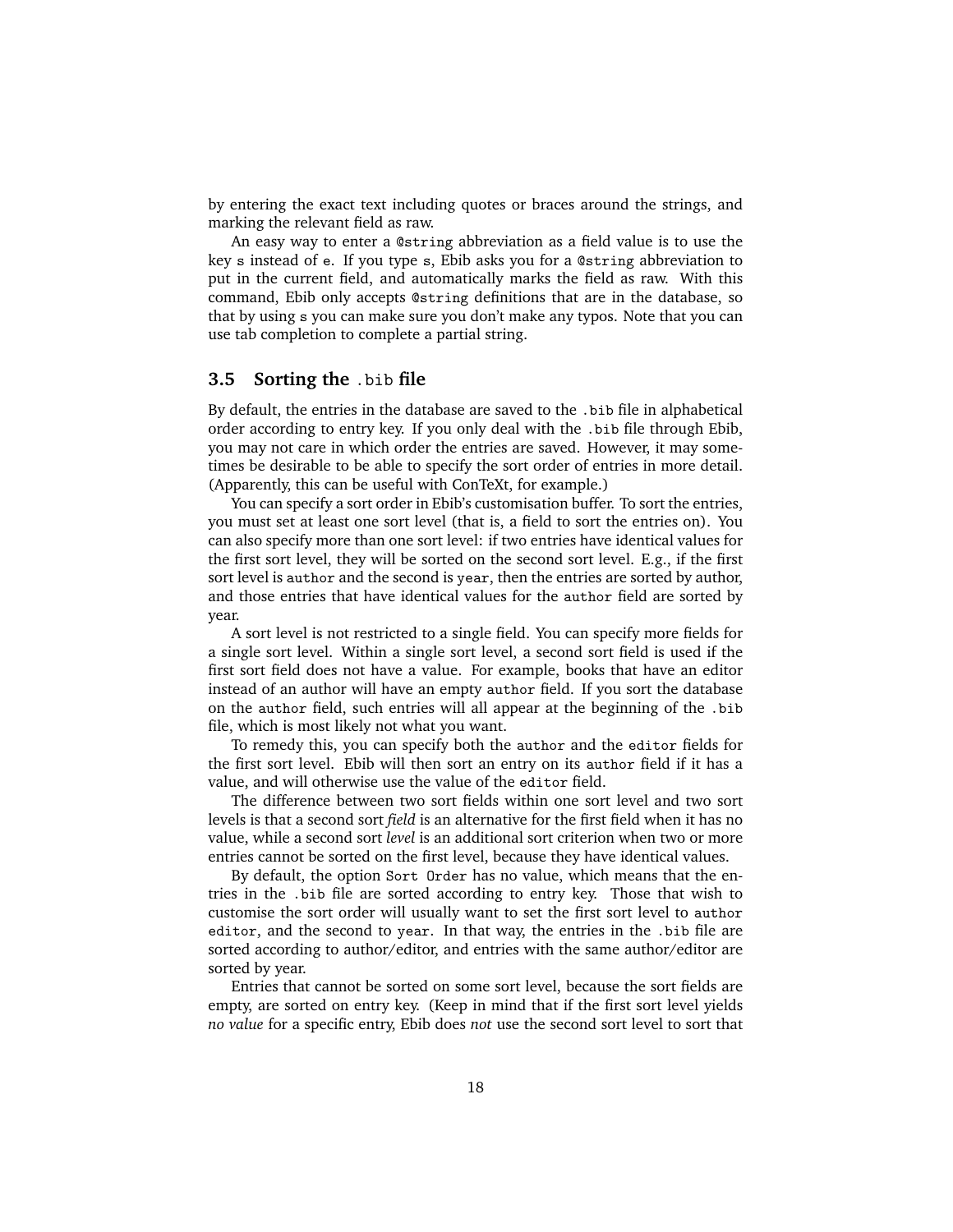entry. It uses the entry key. The second sort level is only used if the first yields *identical* values for two or more entries.)

Note that if you have set the option Save Xrefs First (see [2.6\)](#page-10-0), it is pointless to set a sort order. Saving cross-referencing entries first messes up any sort order, so Ebib simply ignores the sort order if Save Xrefs First is set.

# <span id="page-18-0"></span>**3.6 Merging and Importing**

As described in the previous chapter, adding entries to a database can be done manually with the key a. There are other ways of adding entries to a database, however.

With the command M you can merge a second .bib file into your current database. When you hit M, you are asked for a filename. Ebib then reads the entries in this file and adds them to the database. Duplicate entries (that is, entries with an entry key that already exists in the database) will not be loaded. Ebib logs a warning about each duplicate entry to its log buffer, and displays a warning after loading the .bib file when this happens.

Another way to add entries to a database is to import them from an Emacs buffer. If, for example, you find ready-formatted BibTeX entries in a text file or e.g. on the internet, you can copy & paste them to any Emacs buffer (e.g. the \*scratch\* buffer), and then execute the command M-x ebib-import. Ebib then goes through the buffer and loads all BibTeX entries it finds into the current database (i.e. the database that was active when you lowered Ebib). If you call ebib-import while the region is active, Ebib only reads the BibTeX entries in the region.

# <span id="page-18-1"></span>**3.7 Exporting Entries**

Sometimes it can be useful to copy entries from one database to another, or to create a new .bib file with several entries from an existing database. For this purpose, Ebib provides exporting facilities. To export an entry to a .bib file, use the command x. Ebib will ask you for a filename to export the entry to. (If you have already exported an entry before, Ebib will present the filename you used as default, but you can of course change it.)

For obvious reasons, Ebib appends the entry to the file that you enter if it already exists, it does not overwrite the file. If this is not what you want, delete the file first, as Ebib provides no way to do this.

If you have more than one database open in Ebib, it is also possible to copy entries from one database to another. To do this, use the x command with a numeric prefix argument. E.g., if the database you want to export an entry to is the second database, type M-2 x to export the current entry to it. The number of the database is given in the modeline of the index buffer.

If the database you're copying an entry to already contains an entry with the same entry key, Ebib won't copy the entry, and issues an appropriate warning message.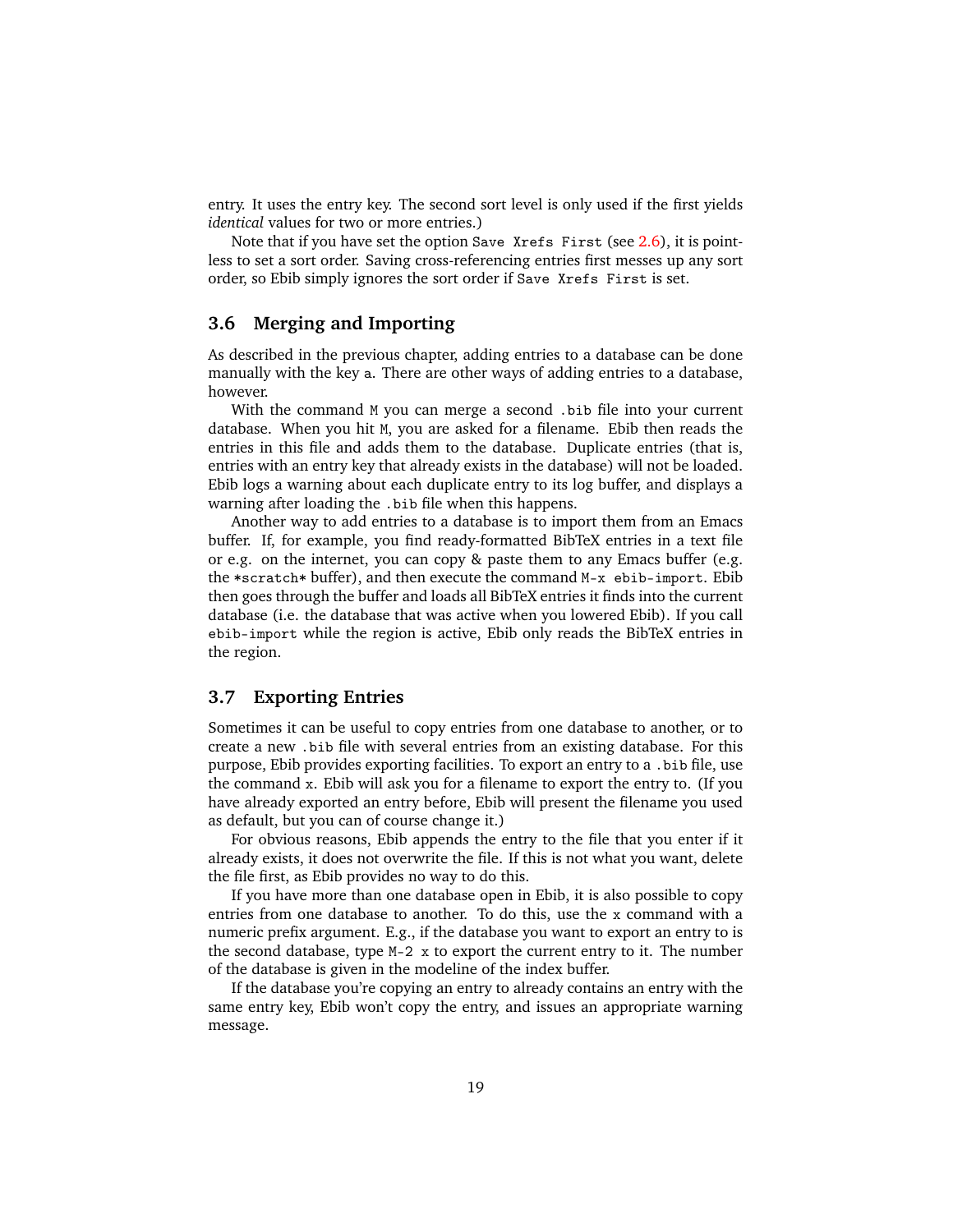Note that the command x can operate on marked entries. So to export several entries in one go mark them and type; x. You can use a prefix argument in the normal way: M-2 ; x exports the marked entries to database 2.

Apart from entries, it is also possible to export the @preamble and @string definitions. The @preamble definition is exported with the command X in the index buffer. @string definitions can be exported in the strings buffer: x in this buffer exports the current string, while X exports all @string definitions in one go. All these commands function in the same way: when used without a prefix argument, they ask for a filename, and then append the relevent data to that file. With a numeric prefix argument, they copy the relevant data to the corresponding open database.

# <span id="page-19-0"></span>**3.8 Timestamps**

Ebib provides the possibility to add a timestamp to every new entry, recording the time it was added to the database. The timestamp is recorded in the (additional) field timestamp. (By default, this field is not shown, but you can make it visible by pressing H in the index buffer.)

You can tell Ebib to create timestamps by setting the option Use Timestamp in Ebib's customisation buffer. With this option set, a timestamp is included in entries added to the database with a. Ebib will also add a timestamp to entries imported from a buffer or merged from a file, and to entries exported to another database or to a file. When importing or exporting entries, existing timestamps will be overwritten. The logic behind this is that the timestamp records the date and time when the entry was added to the database, not when it was first created.

Note that if this option is unset, the timestamp of an entry is retained when it's imported or exported. Therefore, if you record timestamps and want to im-/export entries without changing their timestamps, temporarily unset this option.

Ebib uses the function format-time-string to create the timestamp. The format string that Ebib uses can be customised in Ebib's customisation buffer. The default string is "%a %b %e %T %Y", which produces a timestamp of the form "Mon Mar 12 01:03:26 2007". Obviously, this string is not suited for sorting, so if you want to be able to sort on timestamps, you'll need to customise the format string. See the documentation for format-time-string on the options that are available.

# <span id="page-19-1"></span>**3.9 Multiple Identical Fields**

Under normal circumstances, a BibTeX entry only contains one occurrence of each field. If BibTeX notices that an entry contains more than one occurrence of an obligatory or optional field, it issues a warning. Ebib is somewhat less gracious, it simply takes the value of the last occurrence without giving any warning. (Note, by the way, that BibTeX will use the value of the *first* occurrence, not the last.) When additional fields appear more than once in an entry,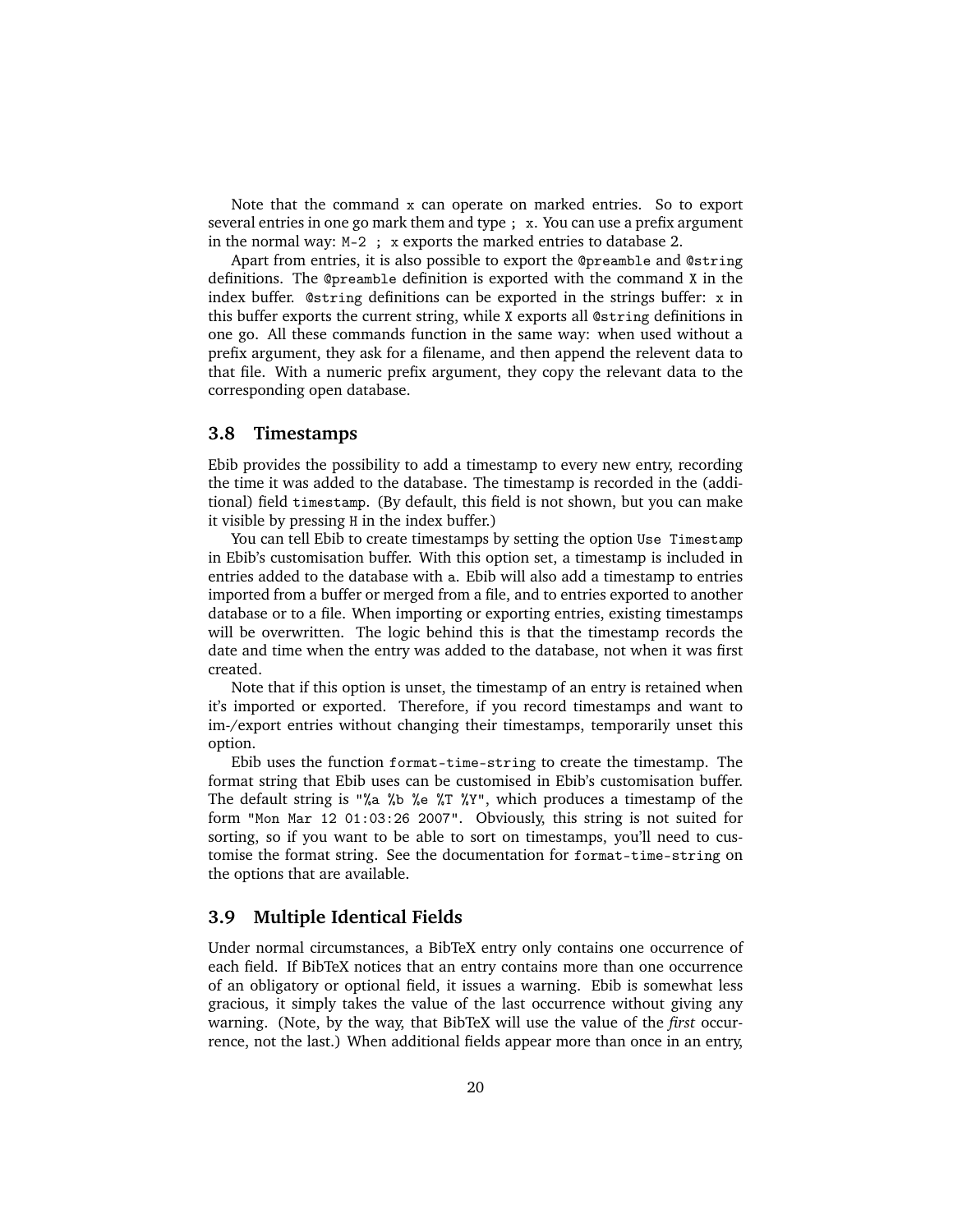BibTeX does not warn you, since it ignores those fields anyway. Here, too, Ebib's standard behaviour is to ignore all but the last value.

However, some online reference management services "use" this feature of BibTeX in that they put multiple keywords fields in the BibTeX entries that they produce. If you were to import such an entry into Ebib, you would lose all your keywords except the last one. To remedy this, you can tell Ebib that it should allow multiple occurrences of a single field in a BibTeX entry. You can do this by setting the customisation option [5.1.25.](#page-36-3)

With this option set, Ebib collapses the multiple occurrences into a single occurrence. All the values of the different occurrences are collected and stored in the single occurrence, separated by semicolons. That is, Ebib does not retain the multiple occurrences, but it does retain the values. So suppose you have an entry that contains the following keywords fields:

```
@book{jones1998,
    author = {Jones, Joan},
    year = {1998},
    ...
    keywords = {sleep},
    keywords = {winter},
    keywords = {hybernation}
}
```
If you load this entry into Ebib with the option Allow Identical Fields set, you will get the following:

```
@book{jones1998,
```

```
author = {Jones, Joan},year = {1998},
    ...
    keywords = {sleep; winter; hybernation}
}
```
# <span id="page-20-0"></span>**3.10 Virtual Databases**

In the previous chapter, Ebib's basic search functionality was discussed. (See [2.4.](#page-8-0)) Ebib also provides a much more sophisticated search and filtering mechanism in the form of *virtual databases*.

A virtual database is a database that is not associated with any .bib file. Rather, it is created from another database by selecting entries from it based on a specific search pattern, called a *filter*. This allows you, for example, to select all entries from a database that contain the string "Jones" in their author field. A filter can be as complex as you want: you can select all entries that do *not* contain "Jones" in the author field, or all entries that contain "Jones" in either the author or the editor field, or all entries that contain "Jones" in the author field, and "symbiotic hybernation" in the keyword field, etc. Basically, the filter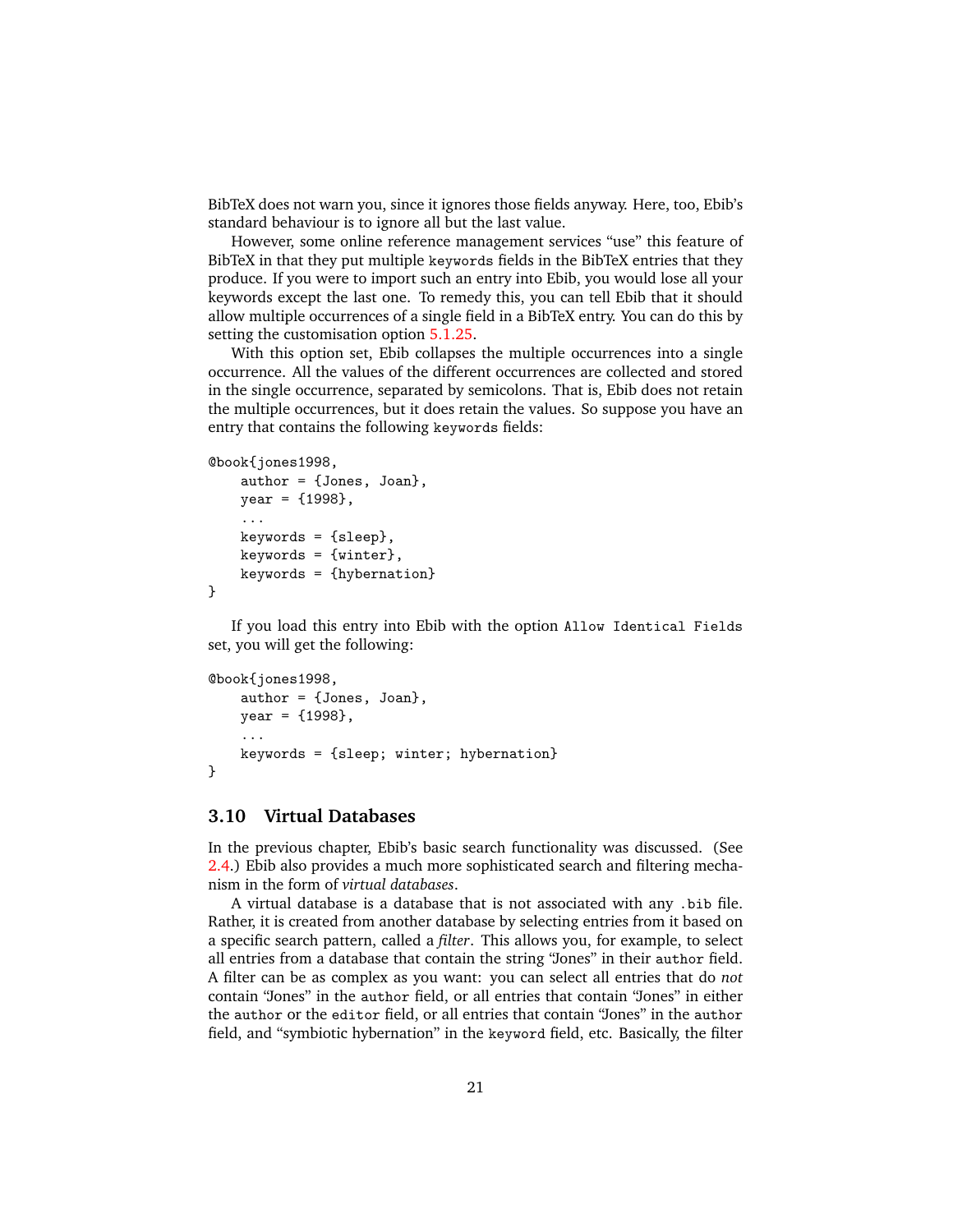can consist of an arbitray number of search criteria combined with the logical operators and, or and not.

#### <span id="page-21-0"></span>**3.10.1 Simple Selection**

Creating a virtual database is simple: press &, and Ebib will ask you for a field to select on, and for a regular expression to select with. So if you want to select all entries that contain "Jones" in the author field, you press & and type author as the field and Jones as the regexp to filter on.

Ebib will then create a virtual database containing the entries matching your selection criterion. A virtual database has the same name as the database it is based on, prepended with V:. It also has a number like any other database, and you can move back and forth to other databases with the number or cursor keys.

If you don't want to filter on one specific field but rather want to select all entries that match a certain regexp in any field, you can type any as the field to filter on. So specifying any as the field and Jones as the regexp, the virtual database will select all entries that have a field that contains "Jones" in them.

#### <span id="page-21-1"></span>**3.10.2 Complex Filters**

Once you have a virtual database, it remains associated with the database it was created from. This means that you can refine or extend the selection (i.e. the filter) that the virtual database is based on. If, in the current example, you want to include all the entries that have "Jones" in the editor field, you have to perform a logical or operation: you want to select an entry if it contains "Jones" in the author field (which you already did) *or* if it contains "Jones" in the editor field.

A short sidenote: the first impulse in a case like this might be to use and instead of or: after all, you want to select all entries that contain "Jones" in the author field *and* all entries that contain "Jones" in the editor field. However, the filter that you build up is used to test each entry *individually* whether it meets the selection criterion. An entry meets the criterion if it contains "Jones" in the author field *or* if it contains "Jones" in the editor field. Therefore, or is the required operator in this case. If you would use and, you would only get those entries that contain "Jones" in both the author *and* editor fields.

To perform a logical or operation, press the key |. As before, you will be asked which field you want to filter on, and which regexp you want to filter with. Ebib will then update the virtual database with all entries in the original database that match the additional criterion.

It is also possible to perform a logical and on the virtual database. Use this if you want to select those entries that contain "Jones" in the author field and e.g. "symbiotic hybernation" in the keyword field. A logical and operation is done with the key &. (Note: this is the same key that is used to create a virtual database. In fact, you can also create a virtual database with |: when used in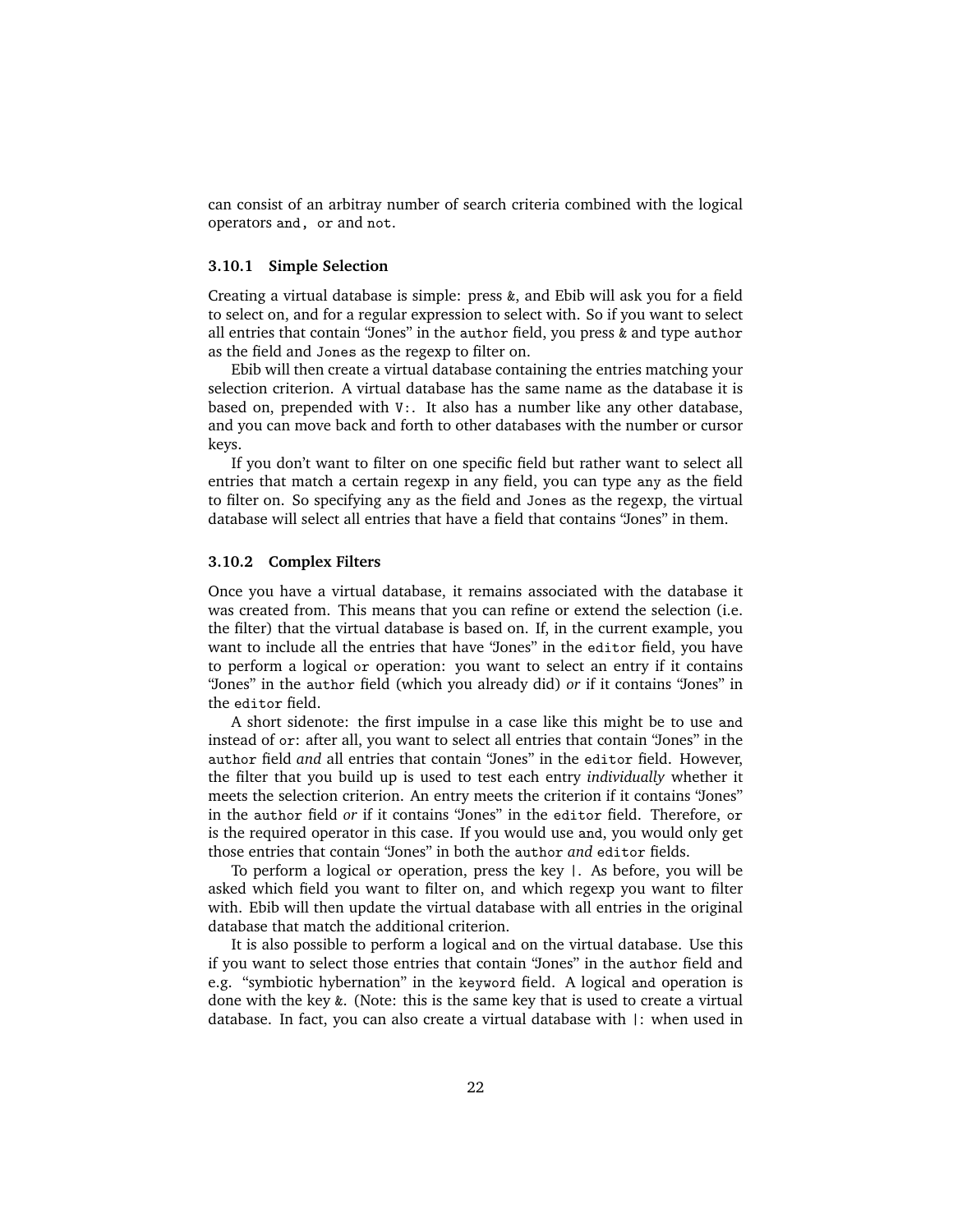a normal database, & and | are equivalent. They are only different in virtual databases.)

Both the  $\&$  and  $\vert$  commands can be used with the negative prefix argument M– (or C-u -, which is identical). In this case, the search criterion is negated. That is, the negative prefix argument performs a logical not operation on the search criterion.

That is, if you want to select all entries from a database that do *not* contain "Jones" in the author field, you can do this by typing M– & and then filling out the relevant field and regexp. This prefix argument is available both in real and in virtual databases.

There is another way of performing a logical not operation, which is only available in virtual databases: by pressing the key ˜, you invert the current filter. That is, if you have a virtual database with all the entries containing "Jones" in the author or in the editor field, and you press ˜, the selection is inverted, and now contains all entries that do *not* have "Jones" in the author or editor field.

Although  $\tilde{a}$  and the negative prefix argument to  $\tilde{\alpha}$  or  $\alpha$  both perform logical not operations, they are *not* equivalent: ˜ negates the entire filter built up so far, while the negative prefix argument only negates the single selection criterion you enter with it.

If you want to know what the filter for the current virtual database is exactly, you can type V. This command displays the current filter in the minibuffer. The filter is specified as a Lisp expression, meaning that the operators appear before their operands, not in between them. That is,  $x$  and  $y$  is written as (and  $x$   $y$ ).

With a prefix argument (any prefix argument will do), the command V not only displays the current filter, but also reapplies it. This can be useful when you've made changes to the source database: Ebib does not automatically update a virtual database when its source database is modified.

#### <span id="page-22-0"></span>**3.10.3 Properties of Virtual Databases**

Virtual databases differ from normal databases in several ways. First, they cannot be modified: you cannot add or delete entries, and you cannot modify the contents of fields. It is also not possible to import entries to them or merge another file with them. Furthermore, it is not possible to export entries to them or from them.

A virtual database cannot be saved in the normal way with s, and the command S to save all databases ignores virtual databases. If you want to save a virtual database, you can use the command w. This command not only saves the virtual database, it also changes it into a normal database, and detaches it from its original source database, so that you can modify it without affecting the source database.

The command L also doesn't work with virtual databases. The reason for this is that the virtual database is not associated with an actual .bib file, so there is no file to create a list of references from. However, it is possible to use the command P with a virtual database to create a list of entries. See [2.7,](#page-11-0) for details on these two commands.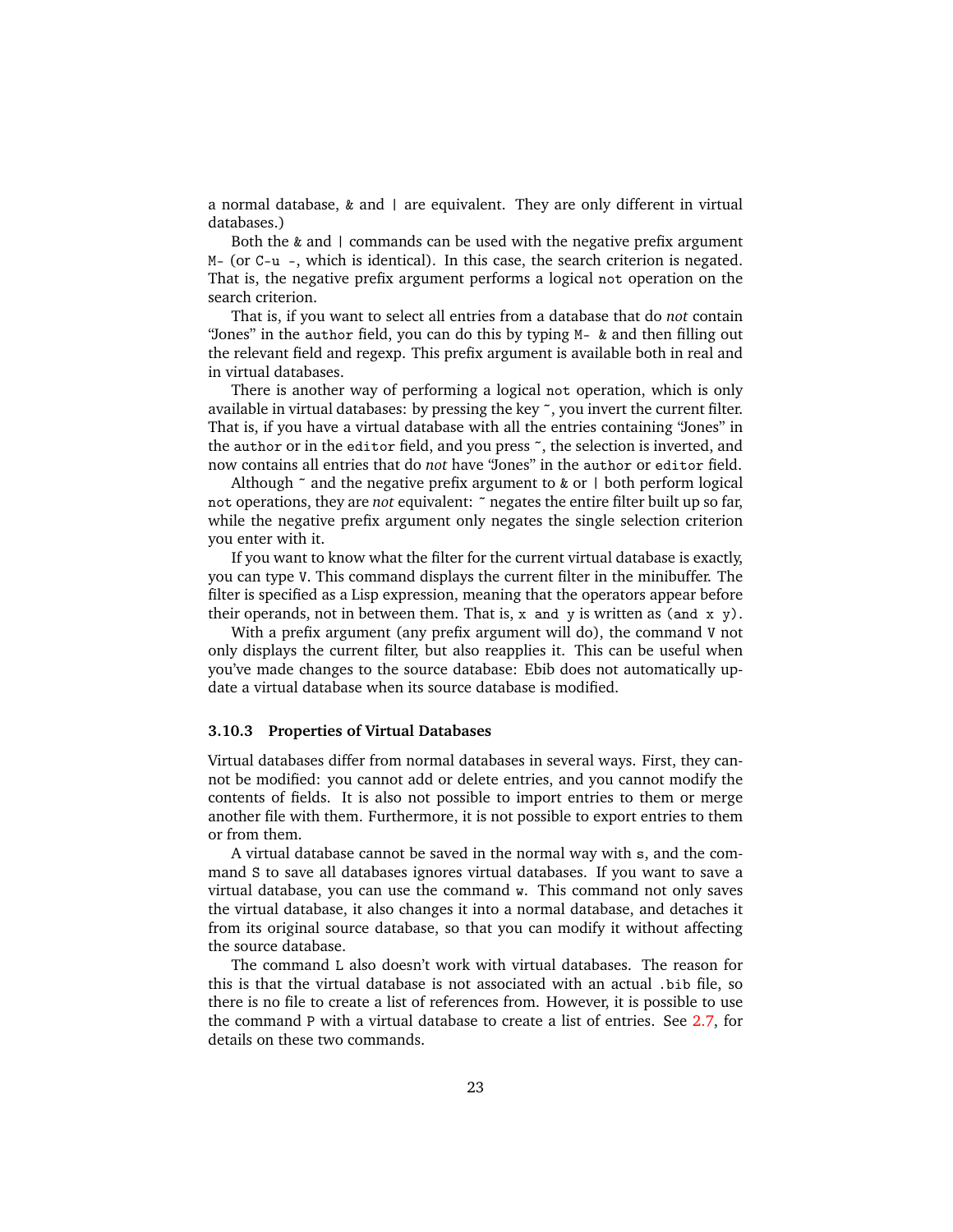# <span id="page-23-0"></span>**3.11 The Multiline Edit Buffer**

As mentioned several times before, Ebib has a special multiline edit buffer, which is used to edit field values that contain newlines (so-called *multiline fields*), and also to edit the contents of the @preamble command. This section discusses the details of this buffer.

Ebib enters multiline edit mode in one of three cases: when you press P in the index buffer, to edit the @preamble definition, when you hit l in the entry buffer to edit the current field as multiline, or when you hit e on the annote field, or on a field whose value already is multiline.

The multiline edit buffer uses a special major mode, ebib-multiline-edit-mode, which is derived from text-mode. The changes with respect to text-mode are minor (see below), which means that any customisations you may have made to text-mode will be available in the multiline edit buffer.

The settings that are specific for ebib-multiline-edit-mode are the functions assigned to the key sequences  $C-x$  b,  $C-x$  k and  $C-x$   $C-s$ . These key sequences do not have their usual functions, but rather are redefined to fit Ebib. Both  $C-x$  b and  $C-x$  k can be used to leave the multiline edit buffer.  $C-x$  b will store the text as it is to the database, while C-x k leaves the multiline edit buffer *without* storing the text, i.e., the original value of the field or preamble that you were editing is retained. If the text in the buffer was modified, C-x k asks you if you really want to abandon your changes.

If you leave the multitiline edit buffer with  $C-x$  b when the buffer is empty (i.e., you deleted all the text, including the final newline), and you were editing a field value or the @preamble definition, the field value or preambleis deleted. (This is in fact the *only* way to delete the @preamble definition. Field values on the other hand can also be deleted by hitting  $x$  or d on them in the entry buffer.)

The third command that is redefined in the multiline edit buffer is C-x C-s. This command can be used to save the database. Because Ebib does not do an autosave of the current database, it is advisable to save the database manually every now and then to prevent data loss in case of crashes. It would be annoying to have to leave the multiline edit buffer every time you want to do this, so C-x C-s has been redefined to allow you to do this from within the buffer.

# <span id="page-23-1"></span>**4 The Ebib Buffers**

This chapter lists all the key commands that exist in Ebib, with a short description and the actual command that they call. The latter information is needed if you want to customise Ebib's key bindings. (See [5.2.](#page-36-5))

# <span id="page-23-2"></span>**4.1 The Index Buffer**

Up

go to previous entry. (ebib-prev-entry)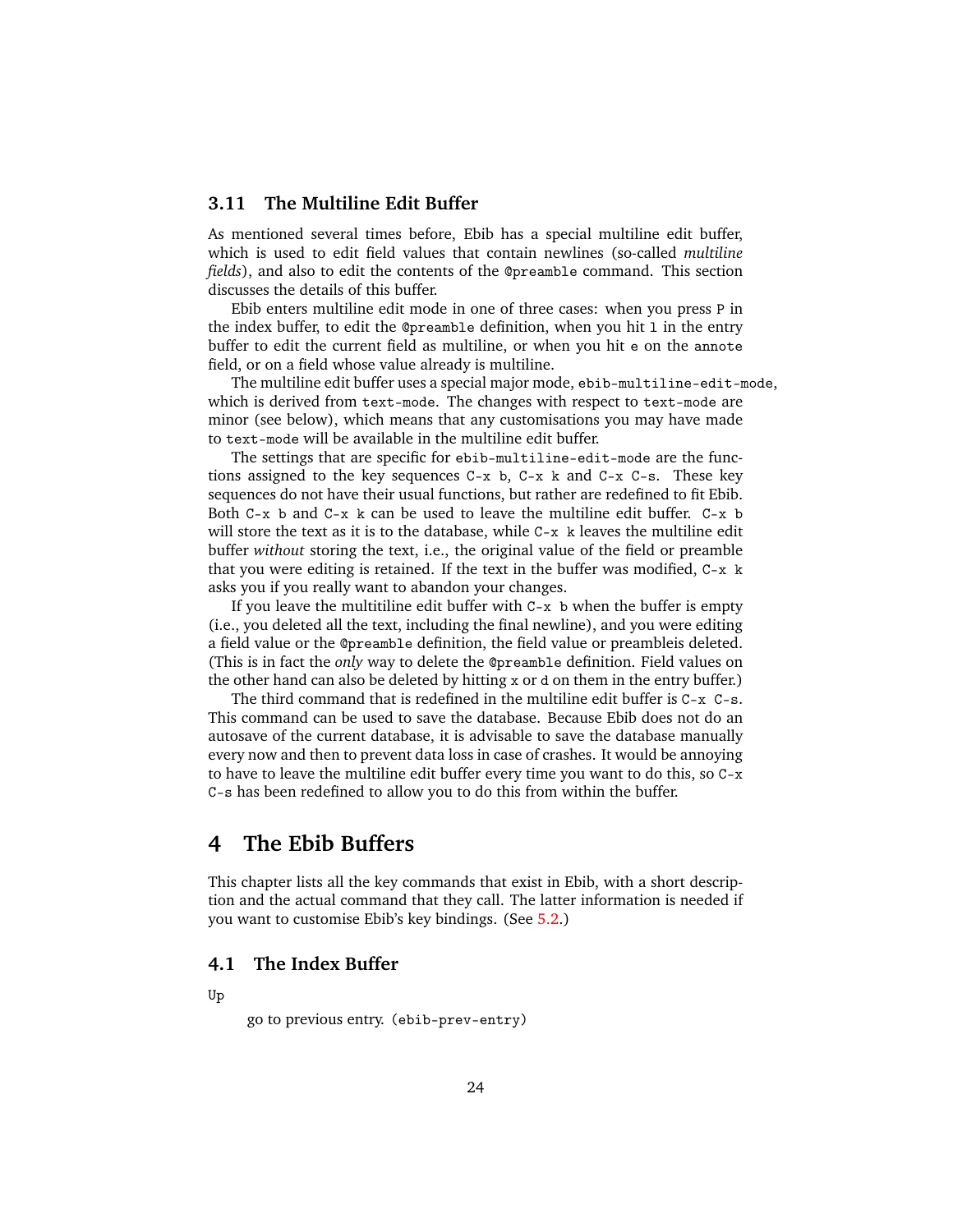# Down

go to next entry. (ebib-next-entry)

#### Right

move to the next database. (ebib-next-database)

#### Left

move to the previous database. (ebib-prev-database)

#### PgUp

scroll the index buffer down. (ebib-index-scroll-down)

# PgDn

scroll the index buffer up. (ebib-index-scroll-up)

#### Home

go to first entry. (ebib-goto-first-entry)

# End

go to last entry. (ebib-goto-last-entry)

#### Return

make the entry under the cursor current. Use after e.g. C-s. (ebib-select-entry)

# Space

equivalent to PgDn.

# $1 - 9$

jump to the corresponding database.

/

search the database. (ebib-search)

#### &

Create a virtual database, or perform a logical and on the current virtual database. With negative prefix argument: apply a logical not to the selectional criterion. (ebib-virtual-db-and)

# |

 $\tilde{\phantom{a}}$ 

Create a virtual database, or perform a logical or on the current virtual database. With negative prefix argument: apply a logical not to the selectional criterion. (ebib-virtual-db-or)

Perform a logical not on the current virtual database. (ebib-virtual-db-not)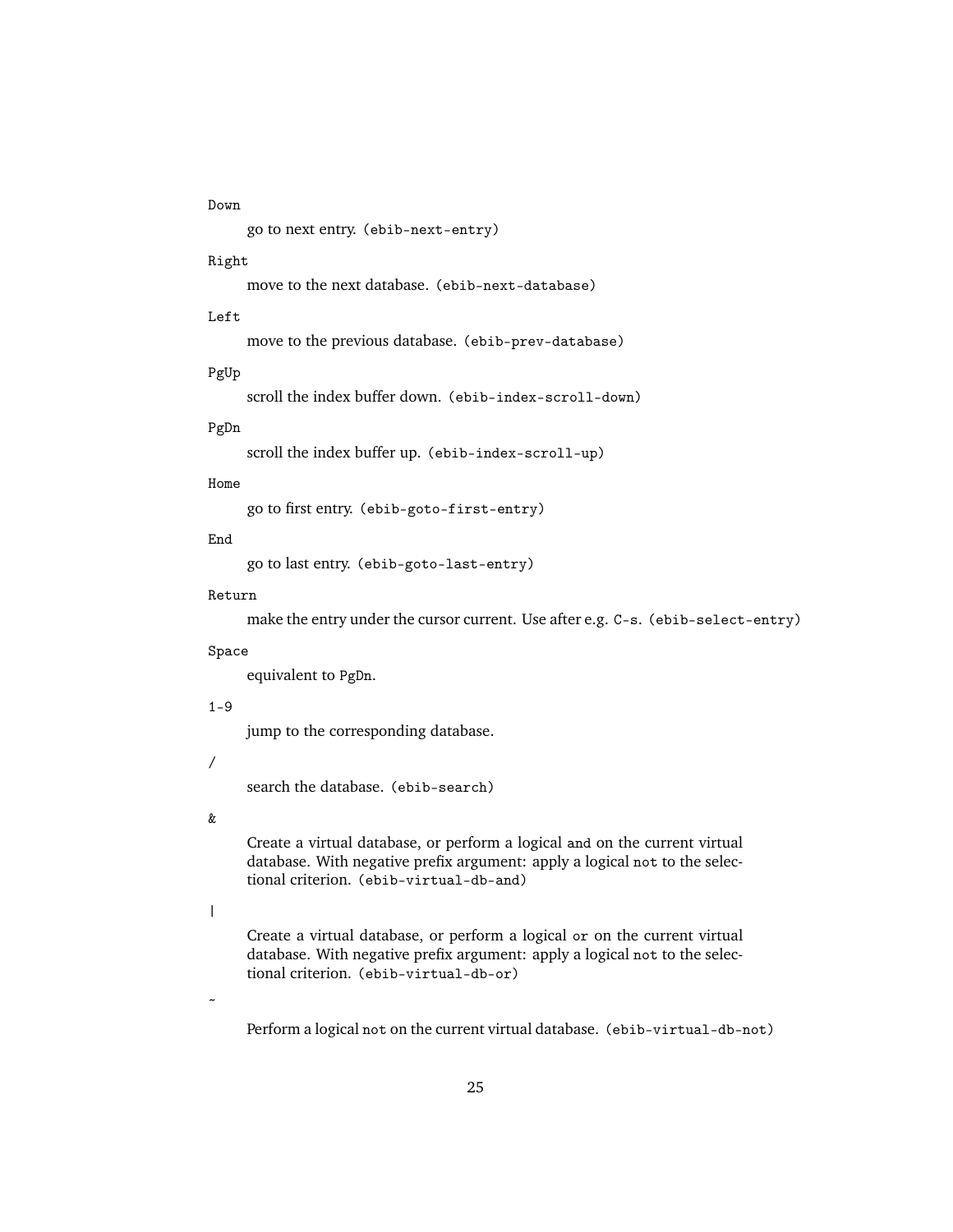```
a
     add an entry. (ebib-add-entry)
b
     equivalent to Pgup.
c
     close the database. (ebib-close-database)
C
     customise Ebib. (ebib-customize)
d
     delete the current entry. (ebib-delete-entry)
; d
     delete all marked entries.
e
     edit the current entry. (ebib-edit-entry)
E
     edit the key of the current entry. (ebib-edit-keyname)
f
     extract a filename from the file field and send it to an appropriate viewer.
     With numeric prefix argument, extract the n-th filename.
F
     follow crossref field. (ebib-follow-crossref)
g
     equivalent to Home.
G
     equivalent to End.
H
     show/hide hidden fields. (ebib-toggle-hidden)
j
     equivalent to Down.
J
     jump to another database. This accepts a numeric prefix argument, but
```
26

will ask you for a database number if there is none. (ebib-switch-to-database)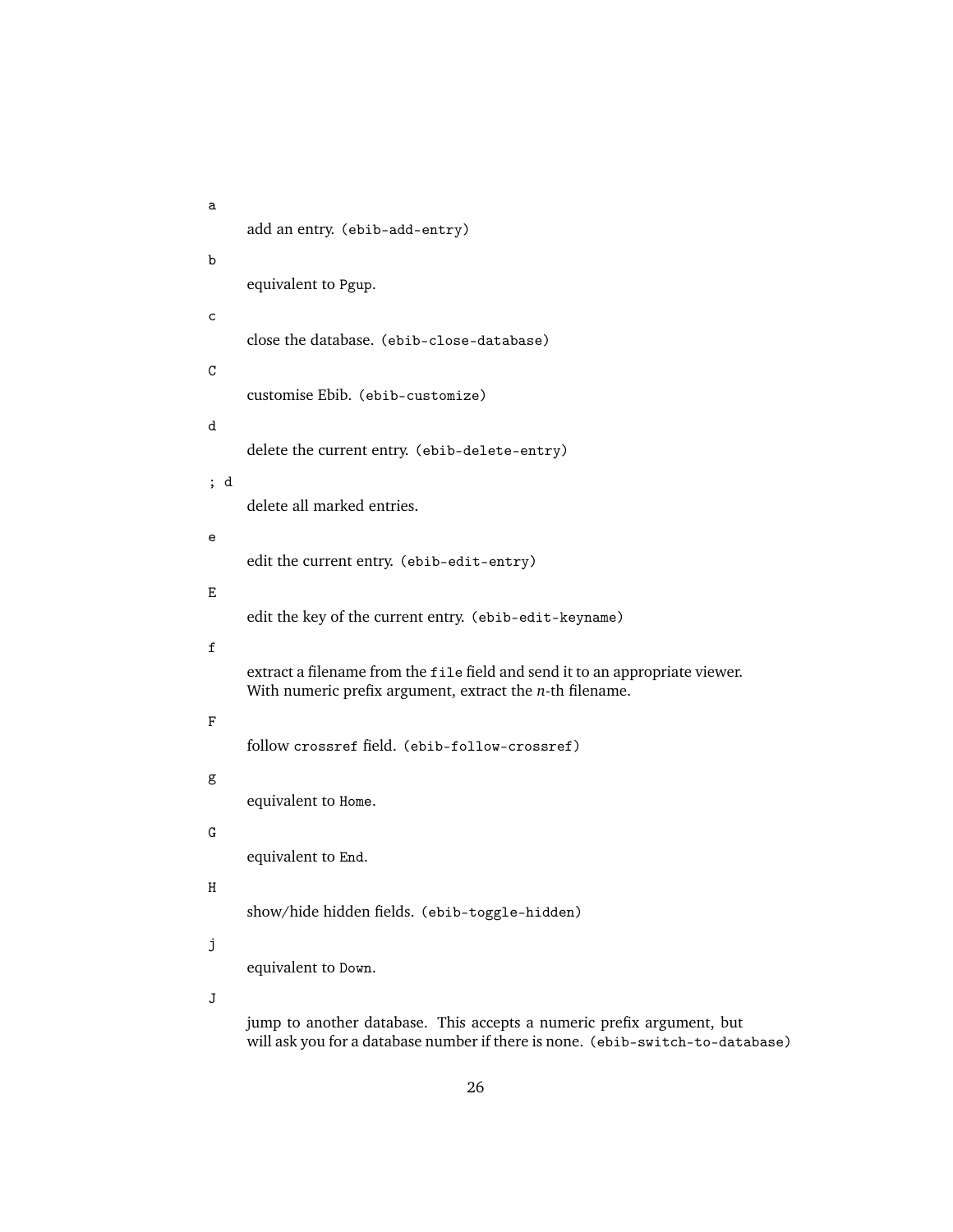k equivalent to Up.  $\mathbf{1}$ show the log buffer. (ebib-show-log) L create a LaTeX file from the current database that produces a list of references formatted by BibTeX. (ebib-latex-database) ; L create a LaTeX file with the marked entries only. m mark (or unmark) the current entry. (ebib-mark-entry) ; m unmark all marked entries. M merge a .bib file. (ebib-merge-bibtex-file) n find next occurrence of the search string. (ebib-search-next) N search for entries cross-referencing the current one. (ebib-search-crossref)  $C - n$ equivalent to Down. M-n equivalent to PgDn. o open a .bib file. (ebib-load-bibtex-file) p push an entry to a LaTeX buffer (ebib-push-bibtex-key) ; p push the marked entries to a LaTeX buffer. C-p equivalent to Up.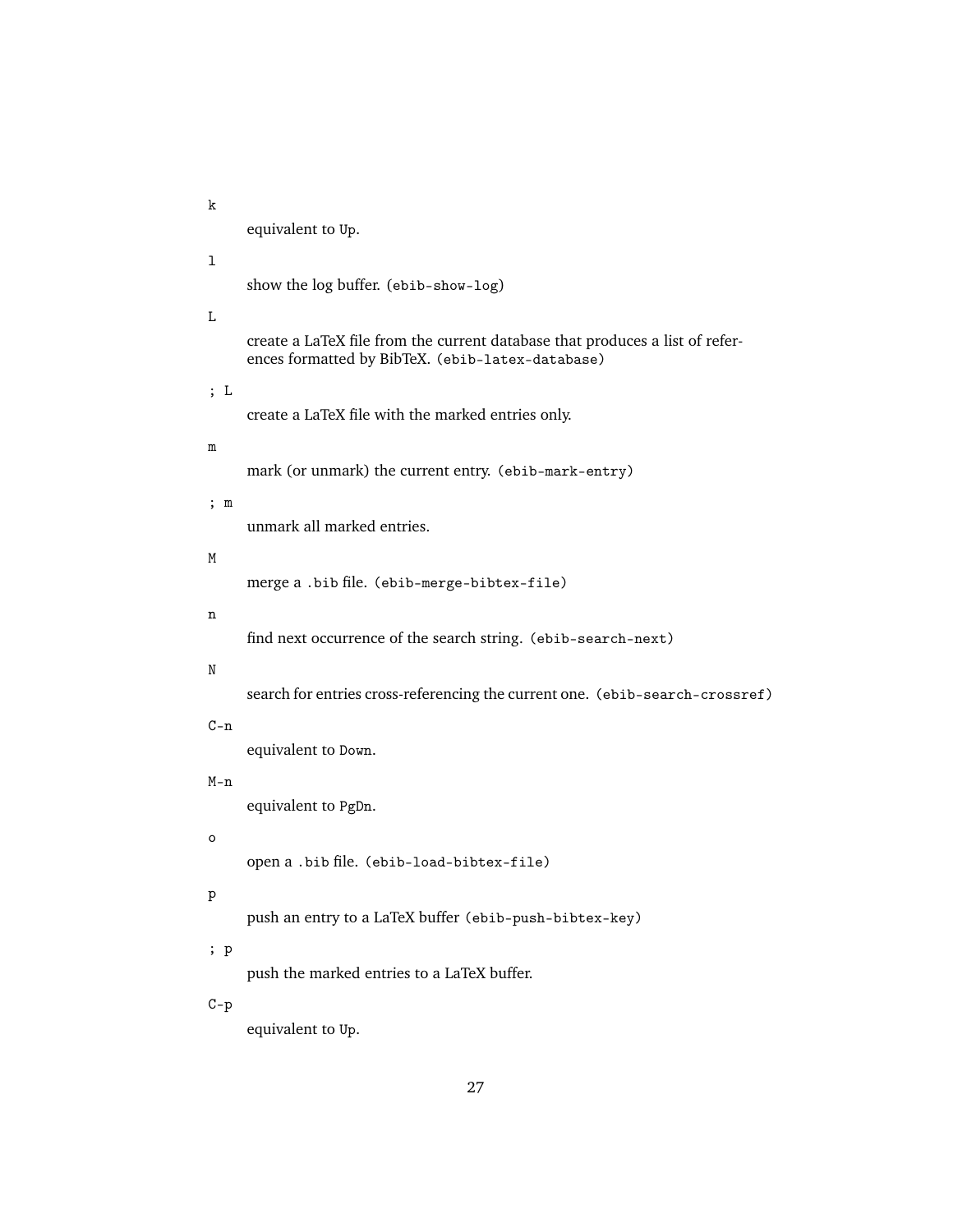equivalent to PgUp. P create a LaTeX file for printing the database, listing the entire contents of each entry. (ebib-print-database) ; P create a LaTeX file with the marked entries. r show and edit the @preamble definition in the database. (ebib-edit-preamble) q quit Ebib. This sets all variables to nil, unloads the database(s) and quits Ebib. (ebib-quit) s save the database. (ebib-save-current-database) S save all modified databases. (ebib-save-all-databases) t show and edit the @string definitions in the database. (ebib-edit-strings) u extract a URL from the ur1 field and send it to a browser. With numeric prefix argument, extract the *n*-th url. V Display the filter of the current virtual database in the minibuffer. With prefix argument: reapply the filter. (ebib-print-filter) w write the database to a different file. (ebib-write-database) x export the current entry to a file, or, when used with numeric prefix argument, to another database. (ebib-export-entry) ; x export the marked entries to a file, or, when used with a numeric prefix argument, to another database.

M-p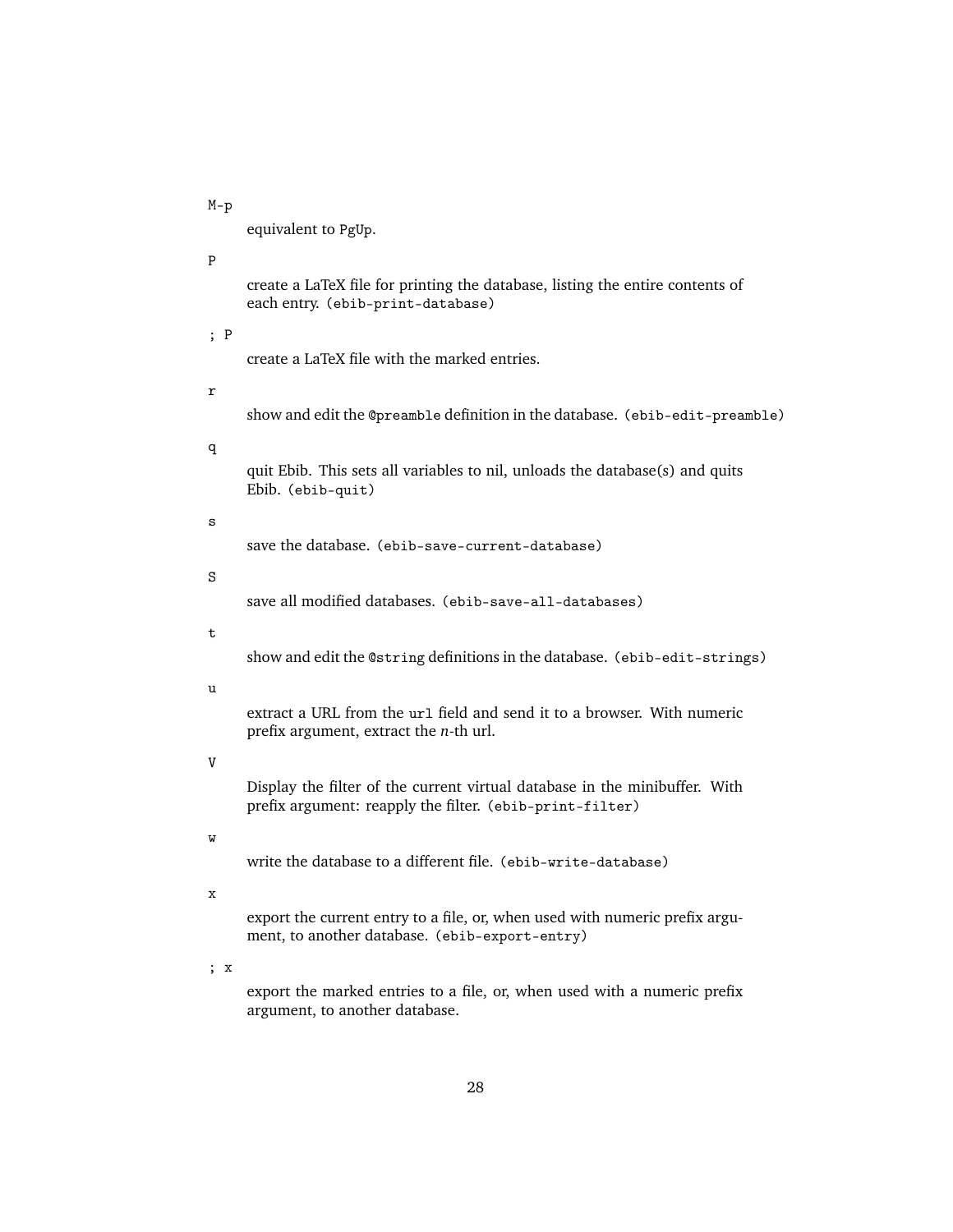C-x b

equivalent to z.

C-x k

equivalent to q.

X

export the @preamble definition to a file or, when used with a numeric prefix argument, to another database. (ebib-export-preamble)

z

move focus away from the Ebib windows. (ebib-leave-ebib-windows)

Z

put Ebib in the background. (ebib-lower)

One function is not bound to any key: ebib-print-filename.

# <span id="page-28-0"></span>**4.2 The Entry Buffer**

#### Up

go to the previous field. (ebib-prev-field)

#### Down

go to the next field. (ebib-next-field)

# PgUp

go to the previous set of fields. (ebib-goto-prev-set)

#### PgDn

go to the next set of fields. (ebib-goto-next-set)

#### Home

go to the first field. (ebib-goto-first-field)

#### End

go to the last field. (ebib-goto-last-field)

#### Space

equivalent to PgDn.

#### b

equivalent to PgUp.

c

copy the contents of the current field to the kill ring. (ebib-copy-field-contents)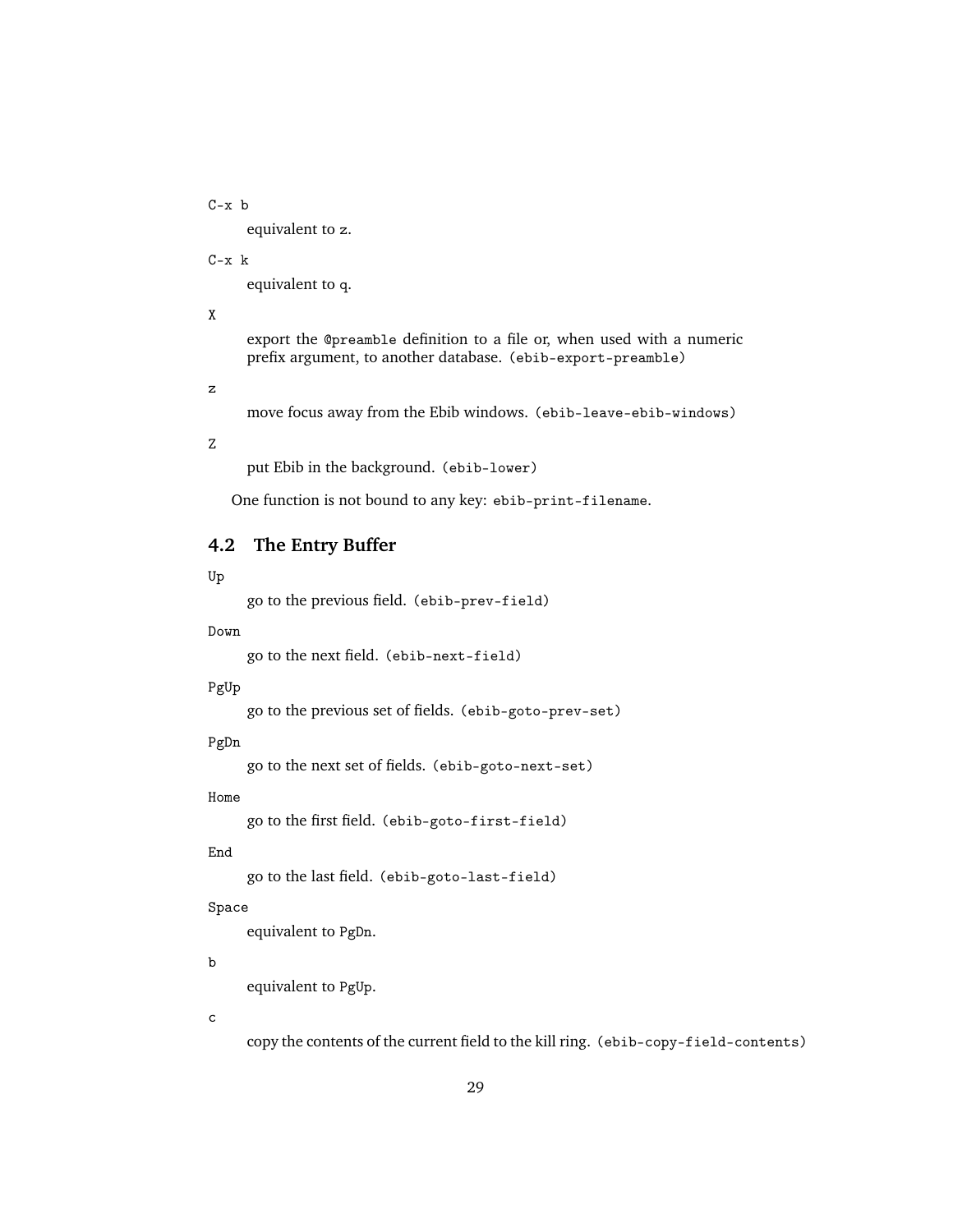d delete the value of the current field. The deleted contents will *not* be put in the kill ring, and is therefore irretrievably lost. (ebib-delete-field-contents) e edit the current field. (ebib-edit-fields) f extract a filename from the current field and send it to an appropriate viewer. With numeric prefix argument, extract the *n*-th filename. g equivalent to Home. G equivalent to End. j go to the next field. (ebib-next-field) k go to the previous field. (ebib-prev-field)  $\mathbf{1}$ edit the current field as multiline. (ebib-edit-multiline-field) C-n equivalent to Down. M-n equivalent to PgDn. C-p equivalent to Up. M-p equivalent to PgUp. q quit editing the current entry and return focus to the index buffer. (ebib-quit-entry-buffer) r toggle a field's "raw" status. (ebib-toggle-raw) s insert an abbreviation from the @string definitions in the database. (ebib-insert-abbreviation)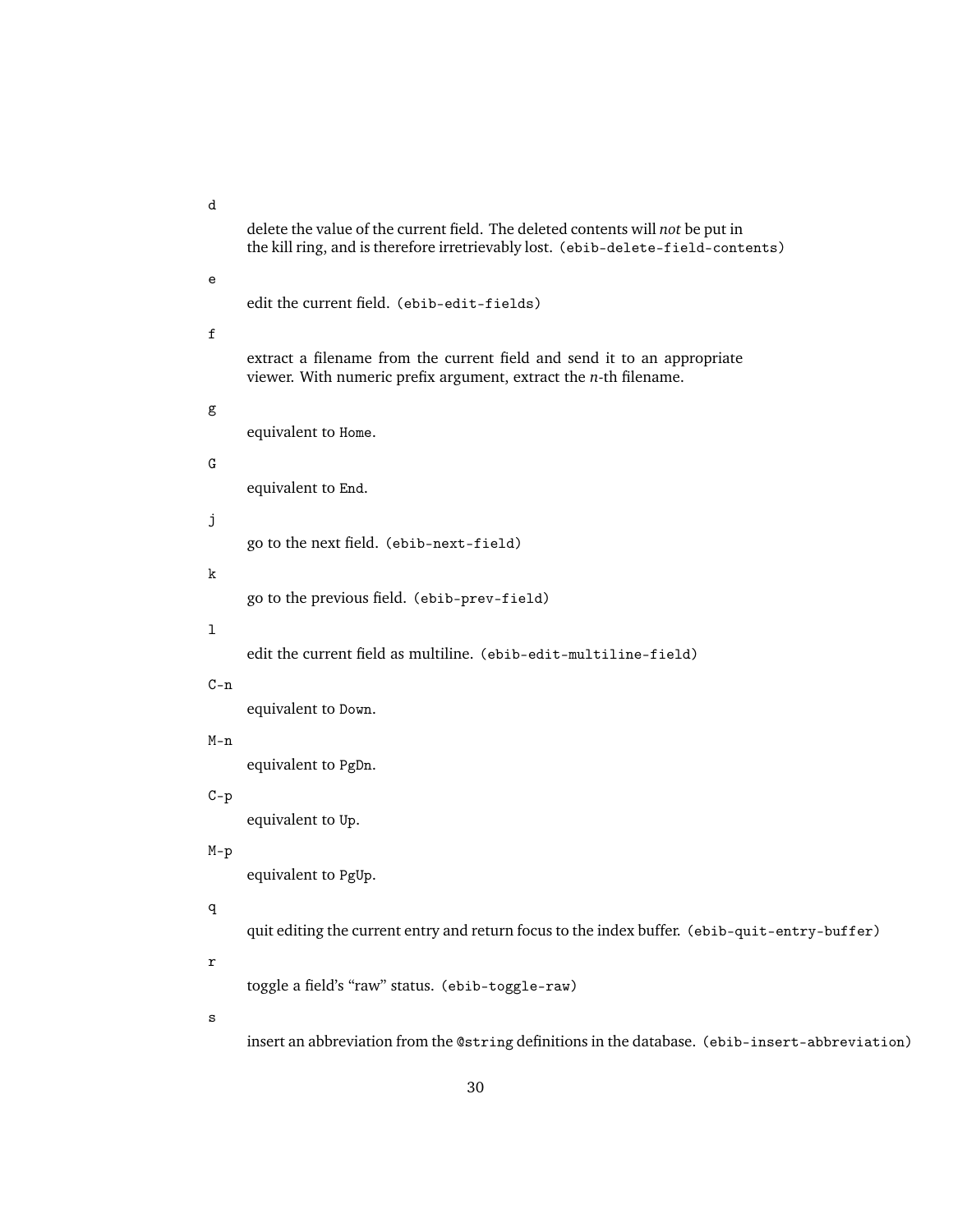extract a URL from the current field and send it to a browser. With numeric prefix argument, extract the *n*-th url.

x

u

cut the contents of the current field. Like c, x puts the contents of the current field in the kill ring. (ebib-cut-field-contents)

y

yank the last element in the kill ring to the current field. Repeated use of y functions like C-y/M-y. Note that no text will be yanked if the field already has a value. (ebib-yank-field-contents)

# <span id="page-30-0"></span>**4.3 The Strings Buffer**

#### Up

go to the previous string. (ebib-prev-string)

Down

go to the next string. (ebib-next-string)

PgUp

go ten strings up. (ebib-strings-page-up)

PgDn

go ten strings down. (ebib-strings-page-down)

Home

go to the first string. (ebib-goto-first-string)

End

go to the last string. (ebib-goto-last-string)

#### Space

equivalent to PgDn.

#### a

add a new @string definition. (ebib-add-string)

#### b

equivalent to PgUp.

c

copy the text of the current string to the kill ring. (ebib-copy-string-contents)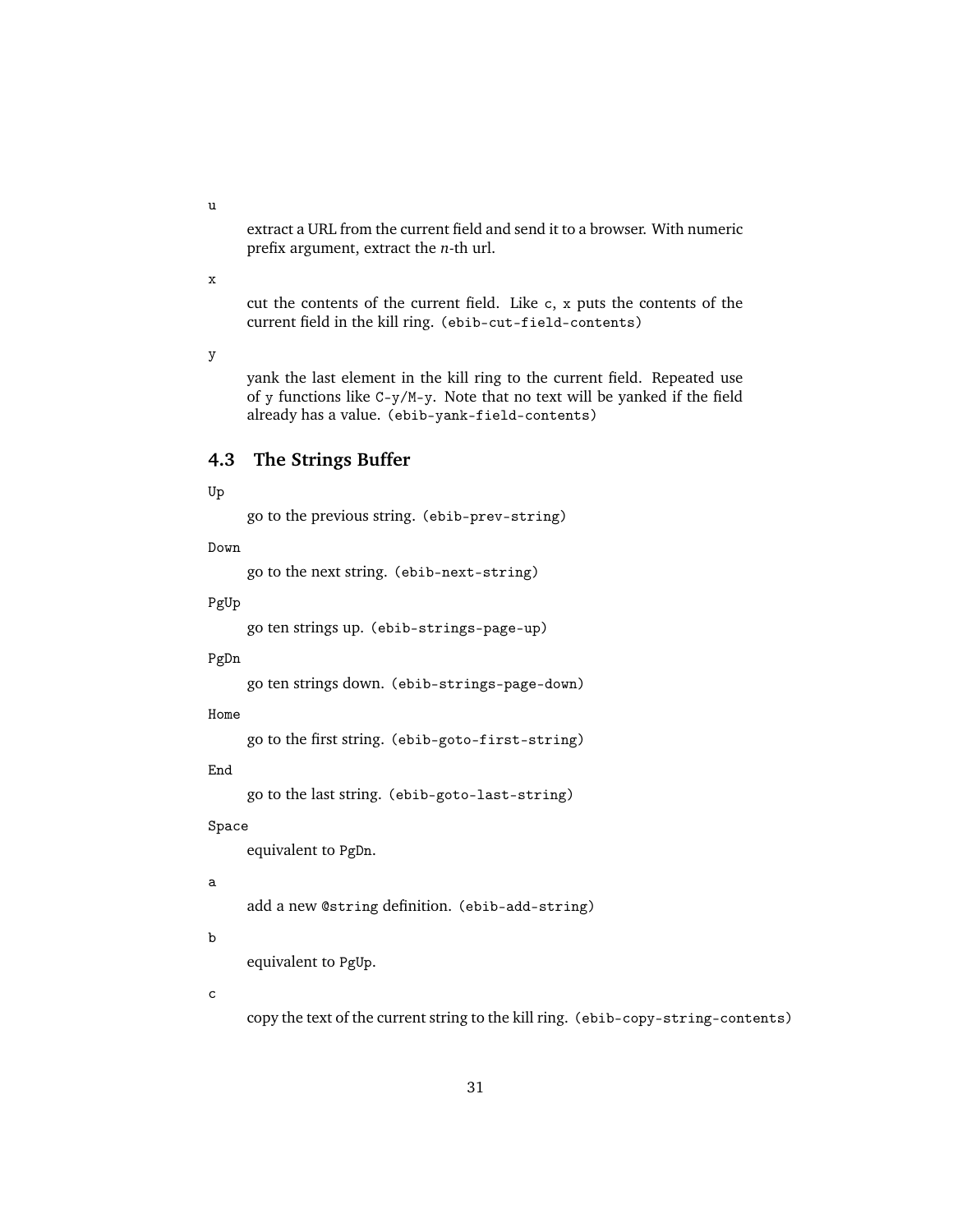d

| delete the current @string definition from the database. You will be asked |  |  |
|----------------------------------------------------------------------------|--|--|
| for confirmation. (ebib-delete-string)                                     |  |  |

# e

edit the value of the current string. (ebib-edit-string)

# g

equivalent to Home.

# G

equivalent to End.

# j

equivalent to Down.

# k

equivalent to Up.

# l

edit the value of the current string as multiline. (ebib-edit-multiline-string)

# $C - n$

equivalent to Down.

#### M-n

equivalent to PgDn.

# C-p

equivalent to Up.

# M-p

equivalent to PgUp.

# q

quit the strings buffer and return focus to the index buffer. (ebib-quit-strings-buffer)

x

export the current @string definition to a file or, when used with a prefix argument, to another database. (ebib-export-string)

# X

export all the @string definitions to a file or, when used with a prefix argument, to another database. (ebib-export-all-strings)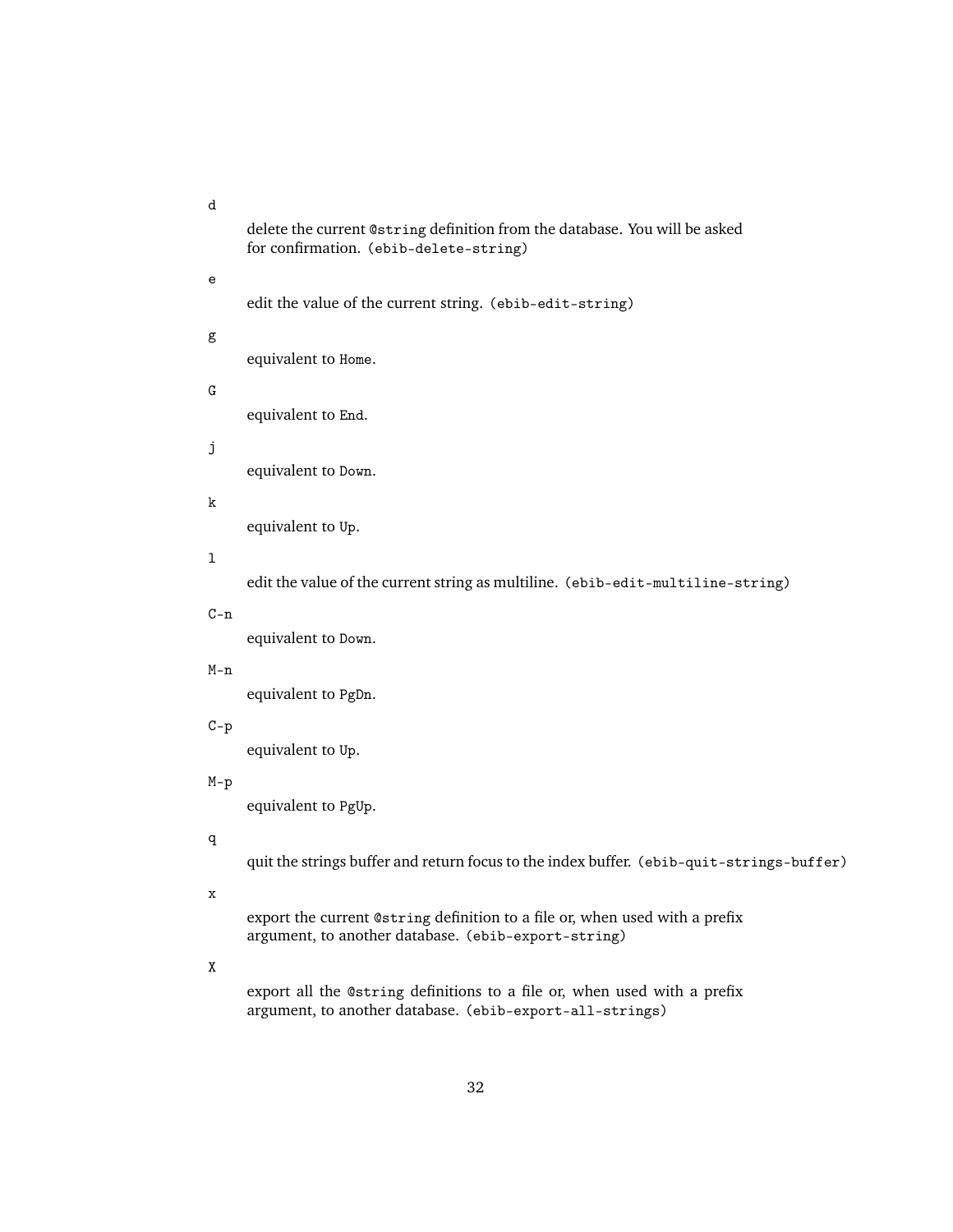# <span id="page-32-0"></span>**5 Customisation**

Ebib can be customised through Emacs' standard customisation interface. The only thing that cannot be customised in this way are the key bindings. If you wish to customise those, you have to use the file  $\gamma$ . ebibrc.

# <span id="page-32-1"></span>**5.1 The Customisation Buffer**

Ebib's customisation group is a subgroup of the Tex group. It can be invoked by typing M-x customize-group RET ebib RET, or by pressing C in the index buffer. This chapter gives a short description of all the options available in the customisation buffer.

# <span id="page-32-2"></span>**5.1.1 Default Type**

The default type is the default entry type given to a new entry. Every entry in the Ebib database must have a type, because the type defines which fields are available. When a new entry is created, Ebib gives it a default type, which can be customised through this option. The standard value is article.

# <span id="page-32-3"></span>**5.1.2 Preload Bib Files**

This option allows you to specify which file(s) Ebib is to load when it starts up. Specify one file per line, press the INS button to add more files. You can complete a partial filename with M-TAB.

### <span id="page-32-4"></span>**5.1.3 Additional Fields**

The additional fields are those fields that are available for all entry types, and which BibTeX generally ignores. This option allows you to specify which additional fields you wish to use in your database. Specify one field per line, press the INS button to add more fields.

By default, the following additional fields are defined: crossref, url, annote, abstract, keywords, file and timestamp.

# <span id="page-32-5"></span>**5.1.4 Layout**

The default value of this option is full, which means that Ebib takes over the entire frame when it runs. Alternatively, you can select to specify a width (in characters) yourself, in which case Ebib takes up the right part of the frame, leaving the left part free. See [3.1](#page-14-1) for details.

# <span id="page-32-6"></span>**5.1.5 Index Window Size**

This option lets you specify the size of the index window at the top of the Ebib screen. The default value is 10.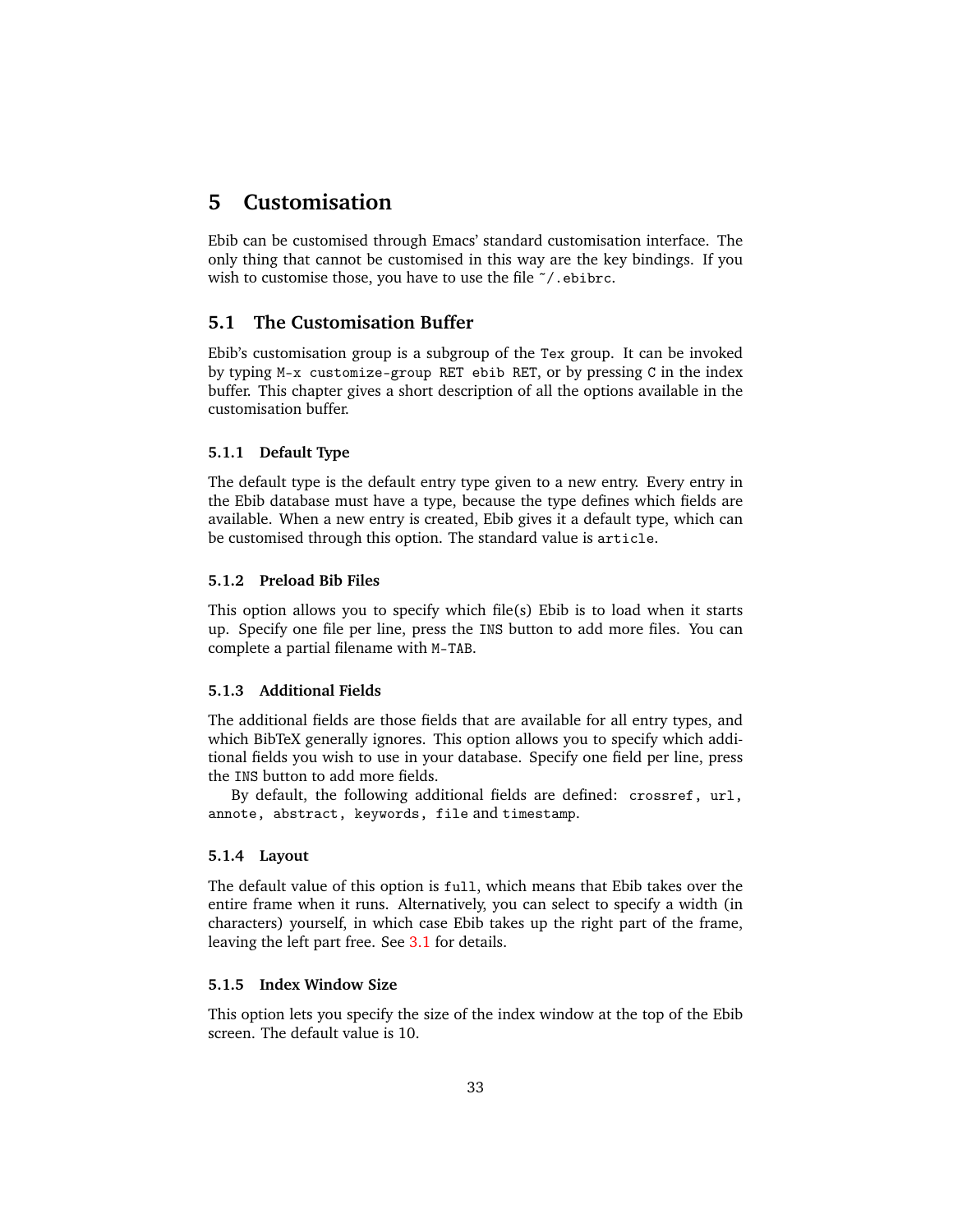#### <span id="page-33-0"></span>**5.1.6 Index Display Fields**

This option allows you to specify fields that should be displayed next to the entry key in the index buffer. By default, the index buffer only shows the key of each entry, but if this is too little information, you can use this option to display e.g. the title of each entry as well.

#### <span id="page-33-1"></span>**5.1.7 Insertion Commands**

With the command ebib-insert-bibtex-key or with the command key p in the index buffer, you can insert a BibTeX key into a LaTeX buffer. This option allows you to define the commands that are available through tab completion when these functions ask for a citation command.

The citation commands must be given *without* the leading backslash, as Ebib adds one. Furthermore, you need to specify how many optional arguments each command can have. When Ebib prompts you for a citation key, it will ask for as many optional arguments as you specify here. (If you don't want to be asked for those optional arguments, just fill in 0.)

When Ebib prompts you for a citation command, the commands specified in this option can be obtained through tab completion. However, it is not necessary to fill in a command from this list here. You can also enter another command (in which case Ebib asks for exactly one optional argument) or even no command at all. In the latter case, Ebib does not ask for any optional arguments and simply puts the key in the buffer without adding a backslash or curly braces.

### <span id="page-33-2"></span>**5.1.8 Sort Order**

The use of this option is explained above, see [3.5.](#page-17-0) To create a sort order, click the INS button to create a sort level, and then click the INS button under that sort level to enter a sort field. If you want to add more than one sort field to the sort level, simply hit INS again.

# <span id="page-33-3"></span>**5.1.9 Save Xrefs First**

For cross-referencing to work, the cross-referencing entries must appear in the .bib file *before* the cross-referenced entries. In order to tell Ebib to save all entries with a crossref field first, you must set the option Save Xrefs First in Ebib's customisation buffer. With this option set, BibTeX's crossreferencing options work as intended.

By default, this option is unset, because it (marginally) slows down saving the .bib file somewhat.

#### <span id="page-33-4"></span>**5.1.10 Crossref Face**

Field values inherited from a cross-referenced entry are marked with this face. By default, the face has red as foreground colour.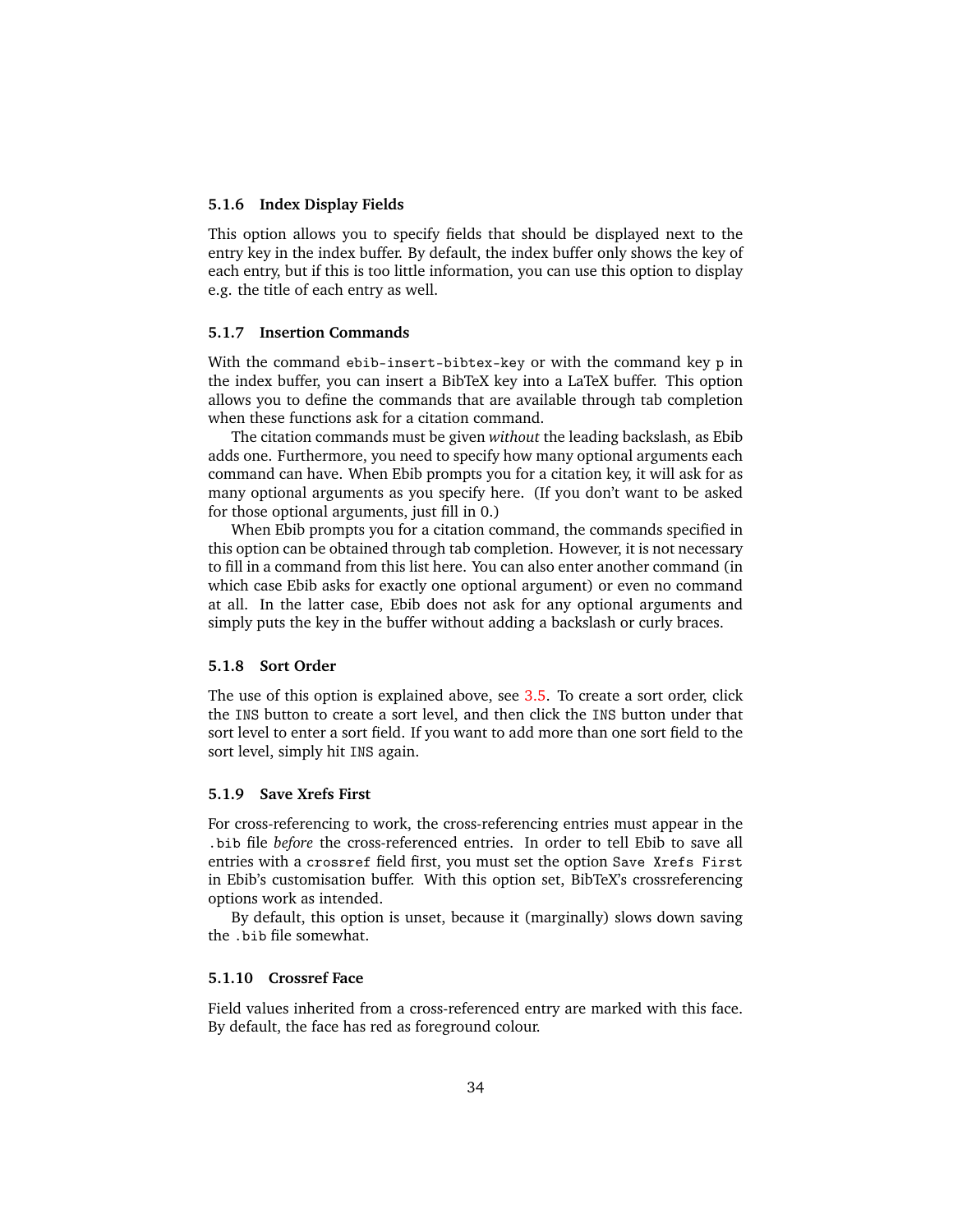# <span id="page-34-0"></span>**5.1.11 Marked Face**

When entries are marked (with  $m$ ), they are highlighted in this face. By default, GNU Emacs uses the text property highlight. XEmacs only allows this on terminals, therefore it displays marked entries with a red background and a white foreground colour. This option allows you to change these defaults.

# <span id="page-34-1"></span>**5.1.12 Use Timestamp**

If this option is set, Ebib will add a timestamp field to every new entry, recording the date and time it was added to the database. See [3.8.](#page-19-0)

#### <span id="page-34-2"></span>**5.1.13 Timestamp Format**

This option specifies the format string that is used to create the timestamp. The format string is used by format-time-string to create a time representation. The default value is "%a %b %e %T %Y", which produces a timestamp of the form "Mon Mar 12 01:03:26 2007". See the documentation for format-time-string for the forms that the format string can take.

# <span id="page-34-3"></span>**5.1.14 Standard Url Field**

This is the field that Ebib searches for URLs if you press u in the index buffer. Its default value is url.

#### <span id="page-34-4"></span>**5.1.15 Url Regexp**

This is the regular expression that Ebib uses to search for URLs in a field. The default value is:

```
\{\langle .*\rangle\}|\hat{C} '<>\"\n\t\f]+
```
With this regular expression, Ebib considers everything that is in a LaTeX \url{...} command as a URL, and furthermore every string of text that starts with http:// or https:// and does not contain whitespace or one of the characters  $'$  "  $\leq$  or  $\geq$ .

#### <span id="page-34-5"></span>**5.1.16 Browser Command**

If this option is unset (which is the default), Ebib uses the Emacs function browse-url to start a browser. If this function does not exist, you can set this option. For example, if you use the Firefox browser, set this option to firefox.

For this to work, the browser that you use must be able to handle a URL on the command line.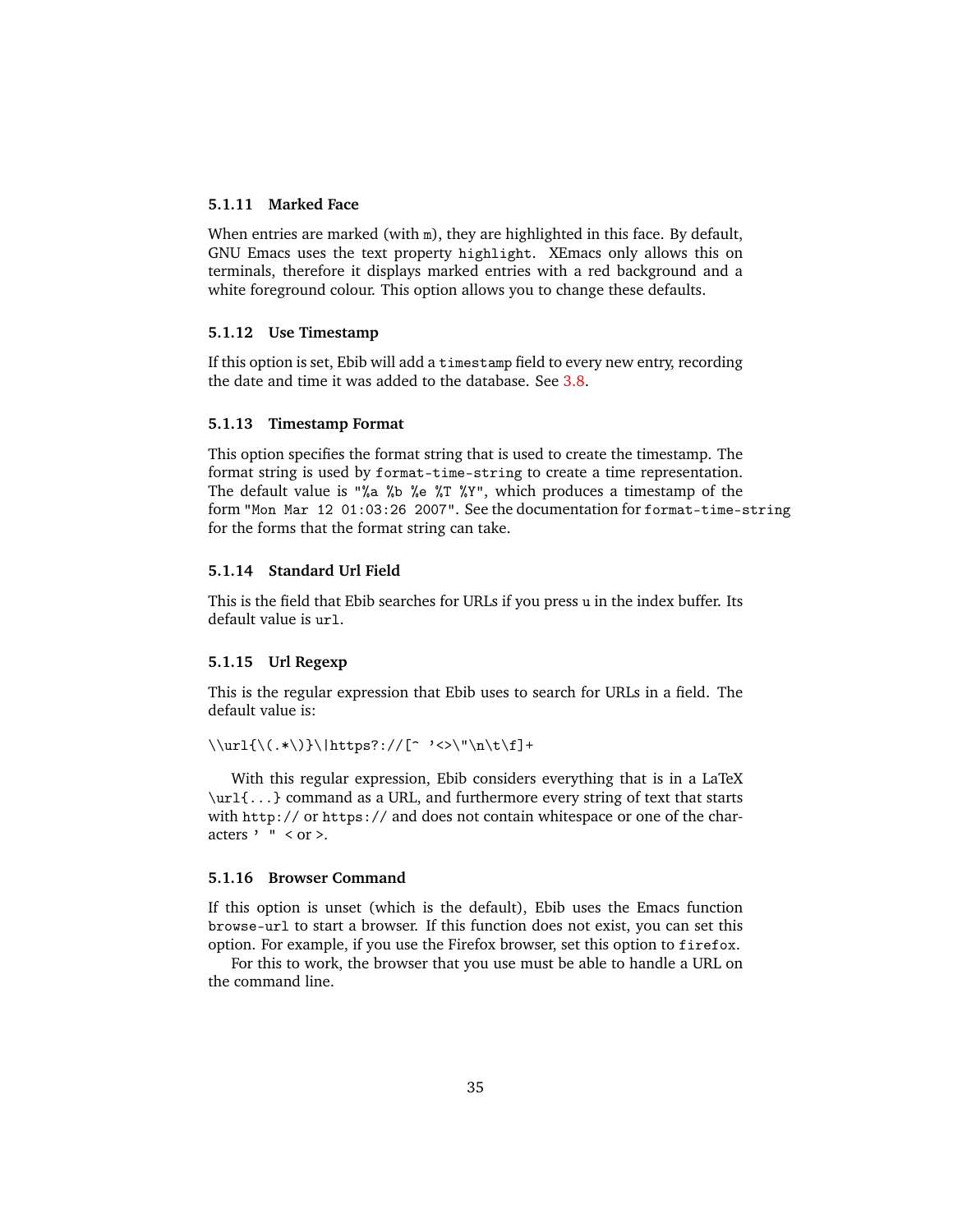# <span id="page-35-0"></span>**5.1.17 Standard File Field**

This is the field that Ebib searches for filenames if you press f in the index buffer. Its default value is file.

#### <span id="page-35-1"></span>**5.1.18 File Associations**

The programs used to view files. By default, programs for .pdf and .ps files are specified, which should be available on most linux systems. If you prefer other programs or are running on Windows, you'll can specify them here. Note that Ebib searches the PATH for the programs, but you can also specify full path names. Of course, it is also possible to add new associations.

Note that GNU/Emacs 23 (as yet unreleased) comes with doc-view-mode, which provides a way to view .pdf and .ps files inside Emacs. (The files are converted to .png format first.) If you prefer to use this mode, simply leave the program field blank for the relevant file type.

#### <span id="page-35-2"></span>**5.1.19 File Regexp**

In order to find files in a field, Ebib uses a regular expression. The default value is:

```
[\hat{\cdot}?|\:*<>\" \n\t\f]+
```
This essentially means that every string of characters not containing any of the characters

```
? | \ : * < > "
```
or space, newline, tab of formfeed. URLs can easily by recognised by the prefix http:, but recognising files is not so straightforward. It is therefore not advisable to put anything but filenames in the file field.

#### <span id="page-35-3"></span>**5.1.20 File Search Dirs**

This is the list of directories that Ebib searches for files. Note that searching is not recursive: only the files listed here are searched, not their subdirectories.

#### <span id="page-35-4"></span>**5.1.21 Print Preamble**

This option specifies the preamble that is to be added to the LaTeX file Ebib creates for printing the database (i.e., the P command). By default, the preamble is empty. You can set your own \usepackage commands, or anything else you may need.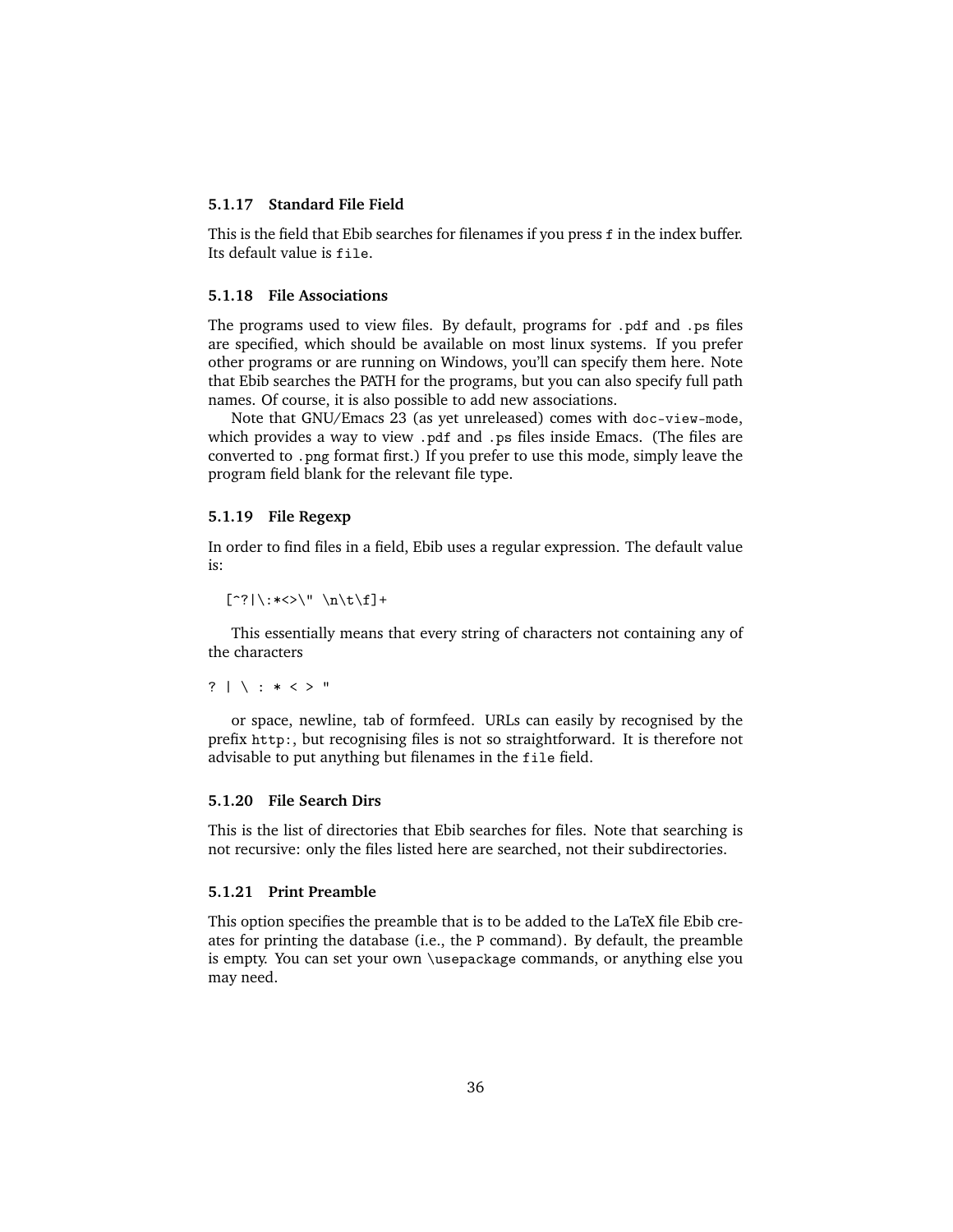# <span id="page-36-0"></span>**5.1.22 Print Multiline**

When this options is set, Ebib includes multiline field values when it creates a LaTeX file with P (ebib-print-database). When unset, multiline values are excluded, which saves space. By default, this option is unset.

#### <span id="page-36-1"></span>**5.1.23 Latex Preamble**

This option specifies the preamble to be added to the LaTeX file for creating a list of references from the database (i.e., the L command). By default, the line \bibliographystyle{plain} is put in the preamble, but you may want to specify your own BibTeX packages and options.

#### <span id="page-36-2"></span>**5.1.24 Print Tempfile**

This option specifies the name and location of the temporary file Ebib creates with the commands ebib-print-database and ebib-latex-database. By default, this option has no value, which means that Ebib will ask for a filename each time either of these commands is called.

#### <span id="page-36-3"></span>**5.1.25 Allow Identical Fields**

If this option is set, Ebib stores the values of multiple occurrences of a single field within an entry in a single occurrence of that field, separated by semicolons. By default, this option is unset, because it slows down the loading of .bib files. See [3.9.](#page-19-1)

#### <span id="page-36-4"></span>**5.1.26 Entry Types**

This option allows you to customise the entry types that Ebib uses. Each entry type has a name, a set of obligatory fields and a set of optional fields. You can add, alter or delete single fields in an entry type, or whole entry types.

If you want to add an entry type, hit the INS key on the top level and give the new entry a name, then add obligatory and/or optional fields. It is not necessary that an entry type has both obligatory and optional fields, you can define an entry that has only obligatory or only optional fields.

# <span id="page-36-5"></span>**5.2 Modifying Key Bindings**

If you are unhappy about Ebib's standard key bindings, you can change them to anything you like. To do this, you have to create a file ˜/.ebibrc and write your preferred key bindings in it. A key binding definition is built up as follows:

```
(ebib-key <br/> <br/> <br/>key> <command>)
```